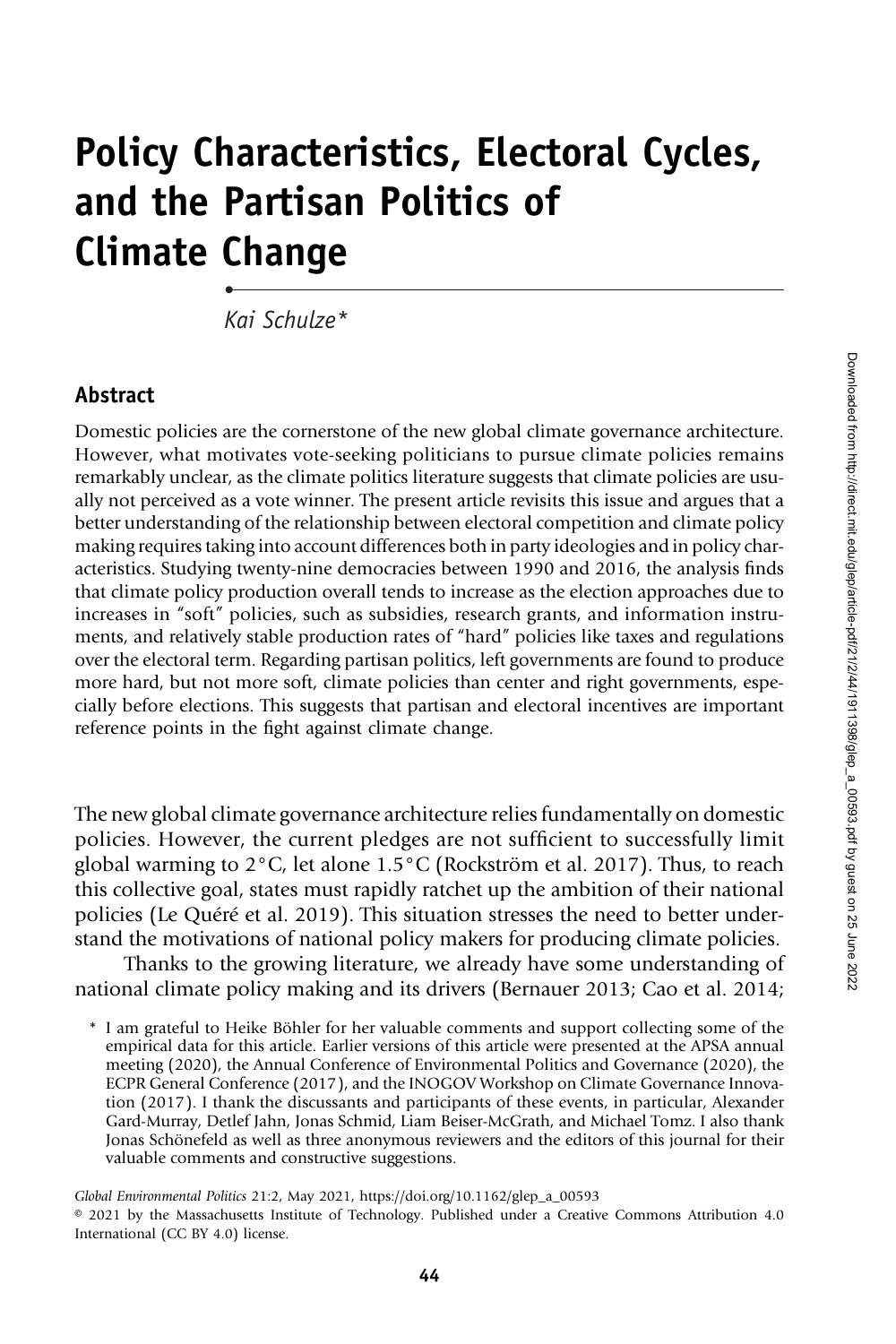Harrison and McIntosh Sundstrom 2007; Jordan et al. 2018; Purdon 2015). Comparative studies generally show growth in both the number and the ambition of national climate policies, as well as substantial cross-national differences (Bättig et al. 2008; Dubash et al. 2013; Schoenefeld et al. 2019). Such differences have been explained by, for instance, varying membership in international networks and learning effects (Hakelberg 2014; Hildén 2011; Tews et al. 2003) or the presence of democratic institutions, which are understood to provide more public goods than autocratic structures do (Bayer and Urpelainen 2016; Böhmelt et al. 2016). To explain climate policy variation among democracies, scholars have highlighted differences in citizen preferences and ideologies (Berry et al. 2015; Matisoff 2008); interest group strength (Cheon and Urpelainen 2013; Fredriksson et al. 2004); and types of institutions, economic organization, and governments (Bernhagen 2008; Dolšak 2001; Lachapelle and Paterson 2013; Schaffer and Bernauer 2014). Finally, there is growing evidence that political competition is key for understanding energy and climate policy making in democracies (Aklin and Urpelainen 2013; Breetz et al. 2018; Stokes 2016).

Despite these and additional advances, I see one important gap in climate politics research, namely, relating to the relationship between electoral competition and climate policy. Specifically, I see two unsettled questions in this context. The first is whether parties, and left–right differences in particular, matter for climate policy making, given that there is not much consensus on this point in the literature (Aklin and Urpelainen 2013; Fankhauser et al. 2015a; Garmann 2014; Harrison and McIntosh Sundstrom 2007; Jensen and Spoon 2011; Neumayer 2003; Tobin 2017; Ward and Cao 2012). The second question, which has so far received much less attention, is when governments and policy makers produce climate policy. In other words, we lack knowledge about whether and what kind of electoral cycles exist in the climate policy field. In fact, large-n studies dealing with electoral cycles in climate policy making do not seem to exist. However, a few large-n studies have included measures of the electoral calendar in their models. Interestingly, they have found either negative election effects, which imply negative electoral incentives associated with climate policy making (Aklin and Urpelainen 2013; Fankhauser et al. 2015a) or no effects at all, which could mean that climate policy is simply not very electorally salient (Garmann 2014). However, it is unclear to what extent these conclusions can be generalized. In particular, they appear remarkably at odds with the continuous increase in climate policies and legislation worldwide as well as increasing concern about climate change and support for climate policies among citizens (Capstick et al. 2015; McCright et al. 2015). This begs the question of whether governments and policy makers may after all (under certain conditions) pursue climate policies with a view to claiming political credit and attracting voters.

In this article, I revisit these two questions and highlight that to study the relationship between electoral competition and climate policy, it is important to consider not only partisan preferences and the electoral calendar but also the characteristics of the climate policies under study, a factor that has been widely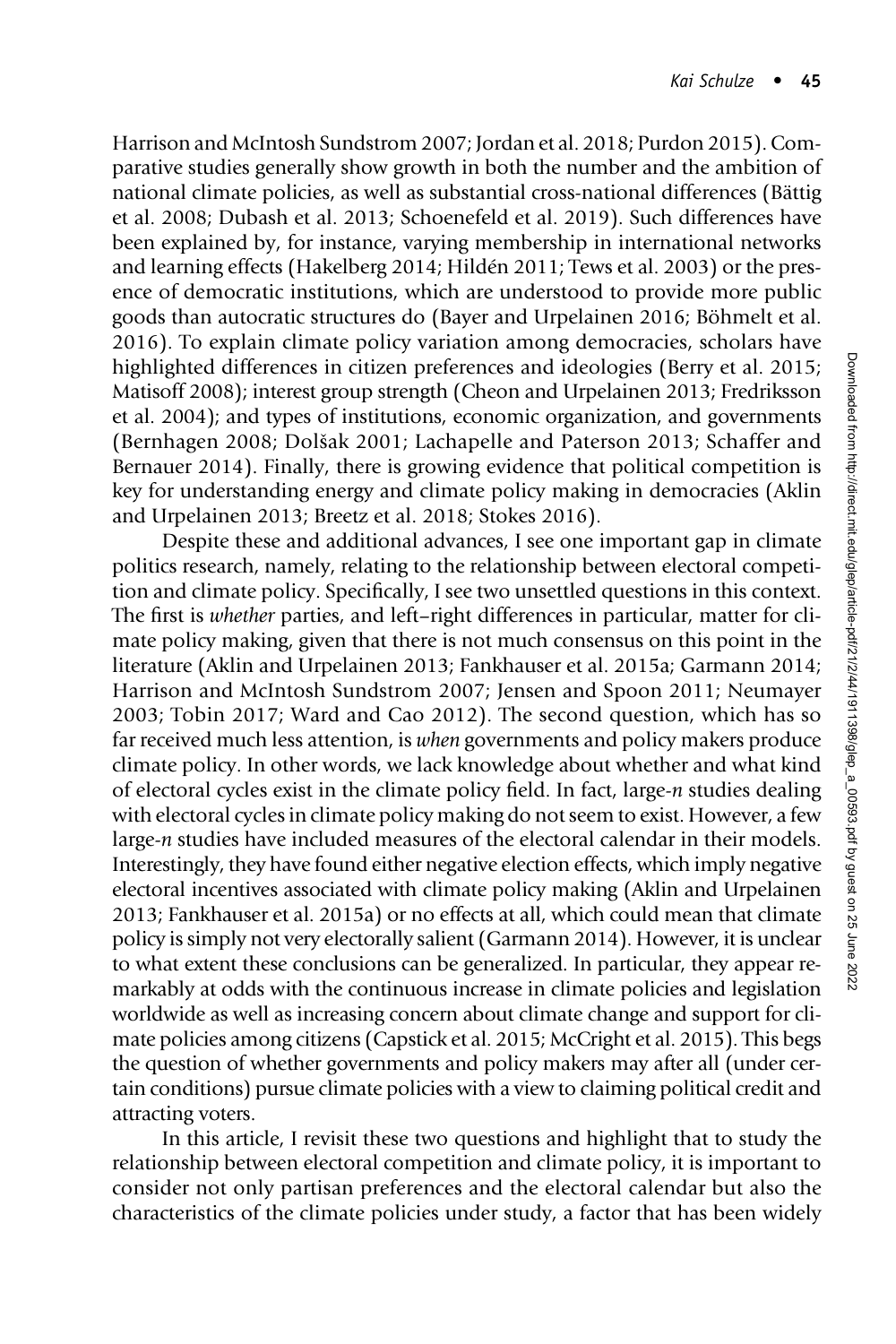overlooked in previous cross-national studies (especially large-n studies). In other words, the article highlights that partisan and electoral incentives will relate not only to the amount and timing of climate policy activity but also to its characteristics (Franzese 2002, 369). For this purpose, I distinguish between "hard" and "soft" climate policies. The former produce costs that are more visible and impose behavioral constraints or negative economic incentives, whereas the latter involve costs that are less visible and focus on positive economic incentives, information, or voluntary cooperation. These differences are expected to result in varying potential for mobilizing conflicting interests, leading to specific patterns of climate policy making across the electoral calendar and under different partisan compositions of government.

To test the arguments, I use comprehensive data on the production of national energy-related climate policies and measures in twenty-nine democracies between 1990 and 2016. Contrary to previous conclusions, the results show that climate policy making tends to increase as an election gets closer. This is due to soft policies, such as subsidies and informational instruments, which are introduced in greater numbers than hard policies like taxes and regulations especially before elections. Regarding partisan politics, the results show that left governments generally introduce more climate policies than center and right governments. Most importantly, left governments are found to produce more hard, but not more soft, climate policies than center and right governments, especially before elections. This suggests that left governments are not only more willing than other governments to take the electoral risk of burdening voters with more visible costs of climate action but also may actually perceive such policies as an opportunity to win votes. Overall, the results demonstrate that parties matter in climate policy making and that positive electoral incentives are systematic features of this policy field.

# Partisan Politics and Climate Policy

Partisan and electoral cycles in public policy making arise as governments adjust their policy choices and the timing of their political action with a view to their constituents' interests and their reelection prospects. Such patterns have long been identified for fiscal, economic, and social policy (Besley and Case 1995; Dubois 2016; Franzese 2002; Hibbs 1977; Nordhaus 1975; Potrafke 2017; Wehner 2013). However, whether similar patterns exist for climate policy making is not obvious. Classic partisan theory associates higher levels of state intervention and larger public sectors with left governments, while right governments pursue lower inflation and less government intervention (Hibbs 1977). Therefore, being generally more accustomed to intervening in the economy, left parties may also be expected to intervene more intensely on behalf of the climate and the environment. However, left parties could just as well be more cautious to pursue environmental and climate policies because they tend to increase costs for heavypolluting industries that employ a significant share of workers—their traditional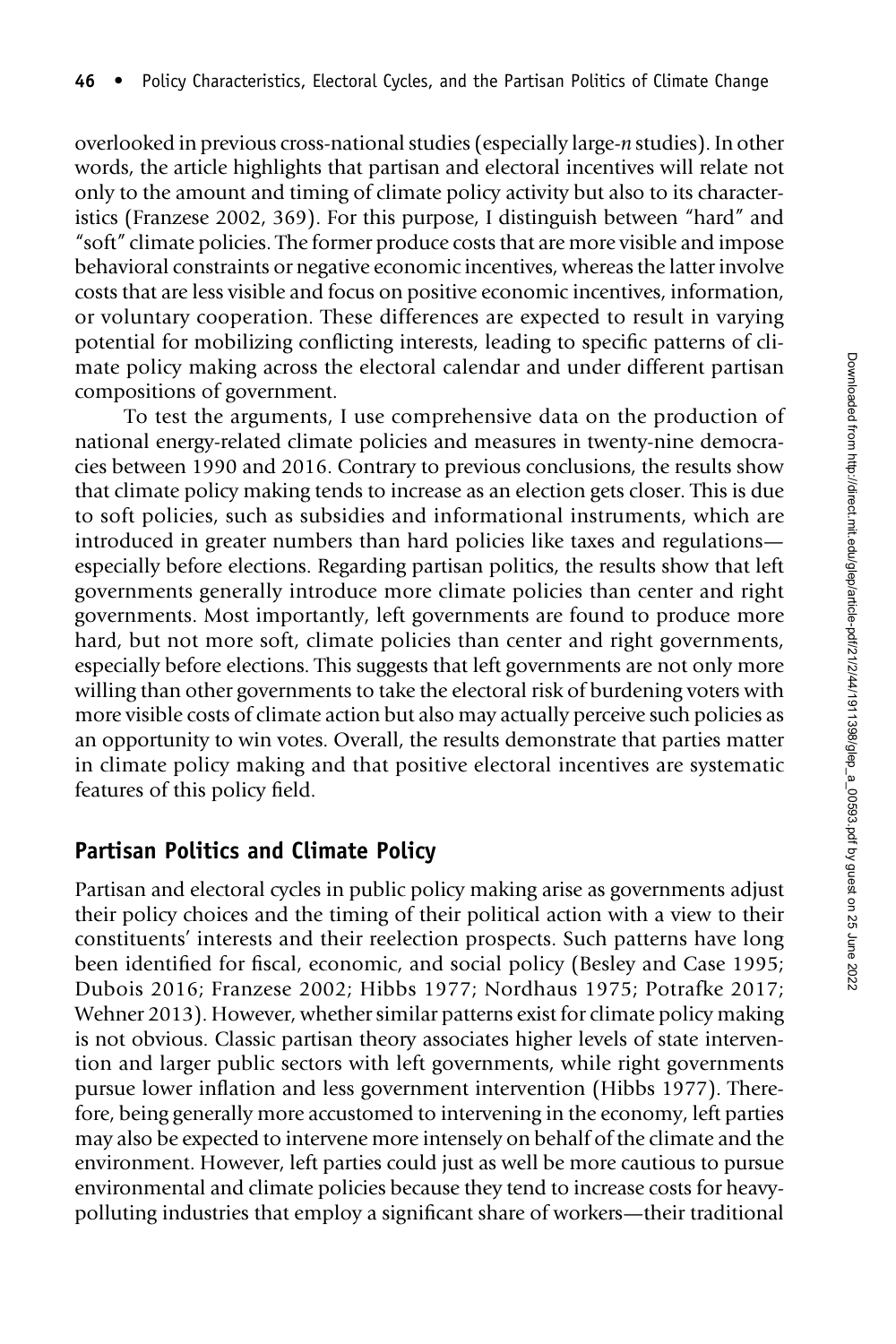core constituency (King and Borchardt 1994). Similarly, if energy demand is inelastic, rising energy prices will tend to hurt workers more than capital owners and thus be more harmful to the voter base of left parties (Garmann 2014, 2).

Such ambivalent arguments have led scholars to study whether policy makers' environmental policy preferences cut across the left–right spectrum of party competition and whether they influence environmental policy making (Bäck et al. 2015; Carter 2013; Dalton 2009; Facchini et al. 2017; Jahn 2016; Neumayer 2003, 2004; Schulze 2014). Interestingly, for climate policy making more specifically, the empirical evidence is fairly divided. Some studies have associated left governments with more climate policies and better climate performance (Garmann 2014; Neumayer 2003; Tobin 2017), while others fail to identify significant ideological differences or stress the importance of environmental policy preferences (Bayer and Urpelainen 2016; Jensen and Spoon 2011; Ward and Cao 2012).

Despite a divided empirical literature, there are, arguably, plausible reasons to expect that left–right differences matter for climate policy making. To this end, let us reconsider the formation of parties' climate policy preferences in more detail—especially the role of public opinion, party competition, and existing policy preferences—and how these mechanisms relate to the left–right dimension (see Ladrech and Little 2019). First, surveys consistently show that public opinion on climate change matches fairly well with individuals' left–right orientation, with the left usually expressing greater concern about a changing climate and greater willingness to act on measures for its protection (Dunlap et al. 2016; Hornsey et al. 2016; McCright et al. 2015). Thus, partisan differences along the left–right dimension may be expected if policy makers are responsive to this uneven preference allocation. Interviewing policy makers and experts from Ireland and Denmark, Ladrech and Little (2019) find supporting evidence that an uneven distribution of climate concern has indeed influenced parties' climate policy preferences and strategies, with left-of-center parties being particularly aware of their more concerned constituents. Second, parties are generally more inclined to attract voters from parties that are closer to them on a particular dimension (Adams and Somer-Topcu 2009). The greatest electoral challenge on the climate change issue arguably comes from green parties, which are still the party family with the most pro-environment policy positions (Carter 2013; Neumayer 2004). Green parties are also, with a few exceptions, closer to the left, so they arguably pose a greater threat to traditional left parties. We can thus expect that other left parties show stronger accommodative behavior and more climate policy activity in response to successful green parties (issue owners) than do parties on the right (Fagerholm 2016; Jahn and Korolczuk 2012; Kitschelt 1994; Spoon et al. 2014). Third, it is well known that responding to climate change requires particularly rapid and profound transformations of national economies and individual lifestyles and thus substantial state-led interventions. Left governments are specifically known for more interventionist policies, and left voters tend to expect these policies from their representatives. Thus, existing policy preferences associated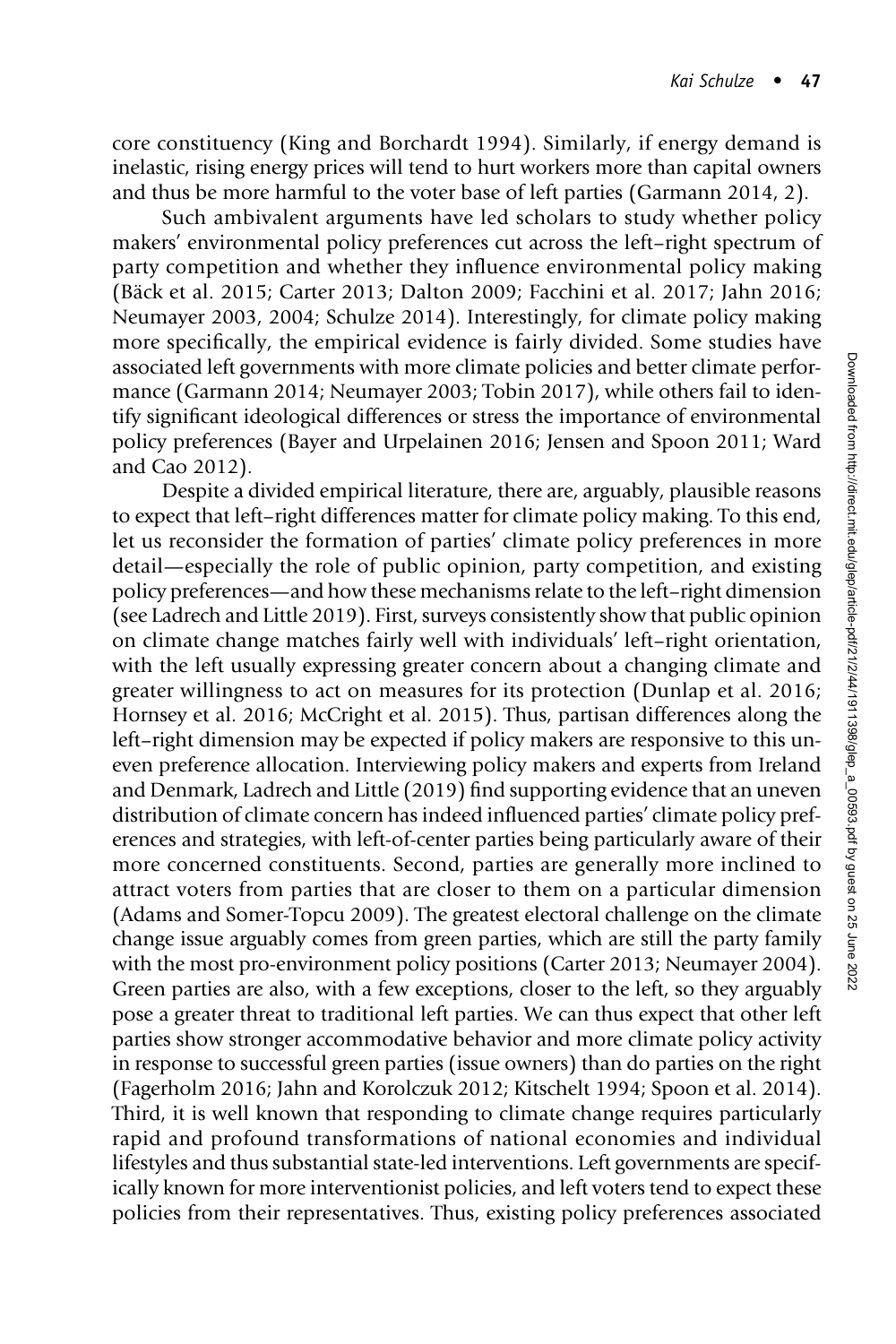with traditional left–right politics may induce left governments to become more active in climate policy making than other governments (Båtstrand 2014; Ladrech and Little 2019). Finally, research suggests that climate policy involves more positional disagreement and stronger alignment with the left–right dimension than does environmental policy more generally, the latter arguably being closer to a valence issue (Carter et al. 2018; Farstad 2018). If this is the case, we can also expect that left–right differences are more likely to manifest in climate policy making. In summary, facing more concerned voters and a greater electoral threat from green parties, as well as expectations for more state intervention in a politicized policy field, left governments can be expected to experience stronger electoral incentives to pursue climate policies than other governments. This leads to the first hypothesis:

H1: The introduction of climate policies becomes more likely under a left government.

# Electoral Cycles

Although the issues of electoral cycles and partisan politics are closely intertwined, there is much less empirical work concerning the effect of the electoral calendar on climate policy making. The general expectation of electoral cycles in public policy making goes back to Nordhaus (1975), who argued that incumbent governments are likely to boost output and lower unemployment in preelection periods to maximize their chances of reelection. Subsequent work has stressed that the existence and shape of electoral cycles may depend on many other factors, such as partisan preferences, information asymmetries, and institutional limitations (De Haan and Klomp 2013; Dubois 2016).

However, when is a good time for governments to pursue climate policies? Assuming that climate policies place a constraint on domestic economic actors, new climate policies may induce electoral incentives akin to the introduction of a new tax or charge. The latter are known to be less frequently introduced before elections if reelection is at stake (Besley and Case 1995). Moreover, if the industrial sector is more strongly affected by climate policies, this tendency may be reinforced. As Cazals and Sauquet (2015, 266) note, the industrial sector is typically represented by particularly important lobbies that provide campaign contributions and many jobs to workers that may become threatened by new constraints. Under the threat of losing these votes and substantial lobby support, governments may strive to delay climate policy making to postelection periods that are less critical.

Recent studies have found evidence in line with these arguments. For example, Fankhauser et al. (2015a, 59) find a negative interaction effect between a democracy variable and election year on the passage of climate legislation and therefore argue that "climate legislation is not generally seen as a vote winner" in democracies. Aklin and Urpelainen (2013) find that the election year exerts a negative influence on the growth of renewable energy shares. Finally, Cazals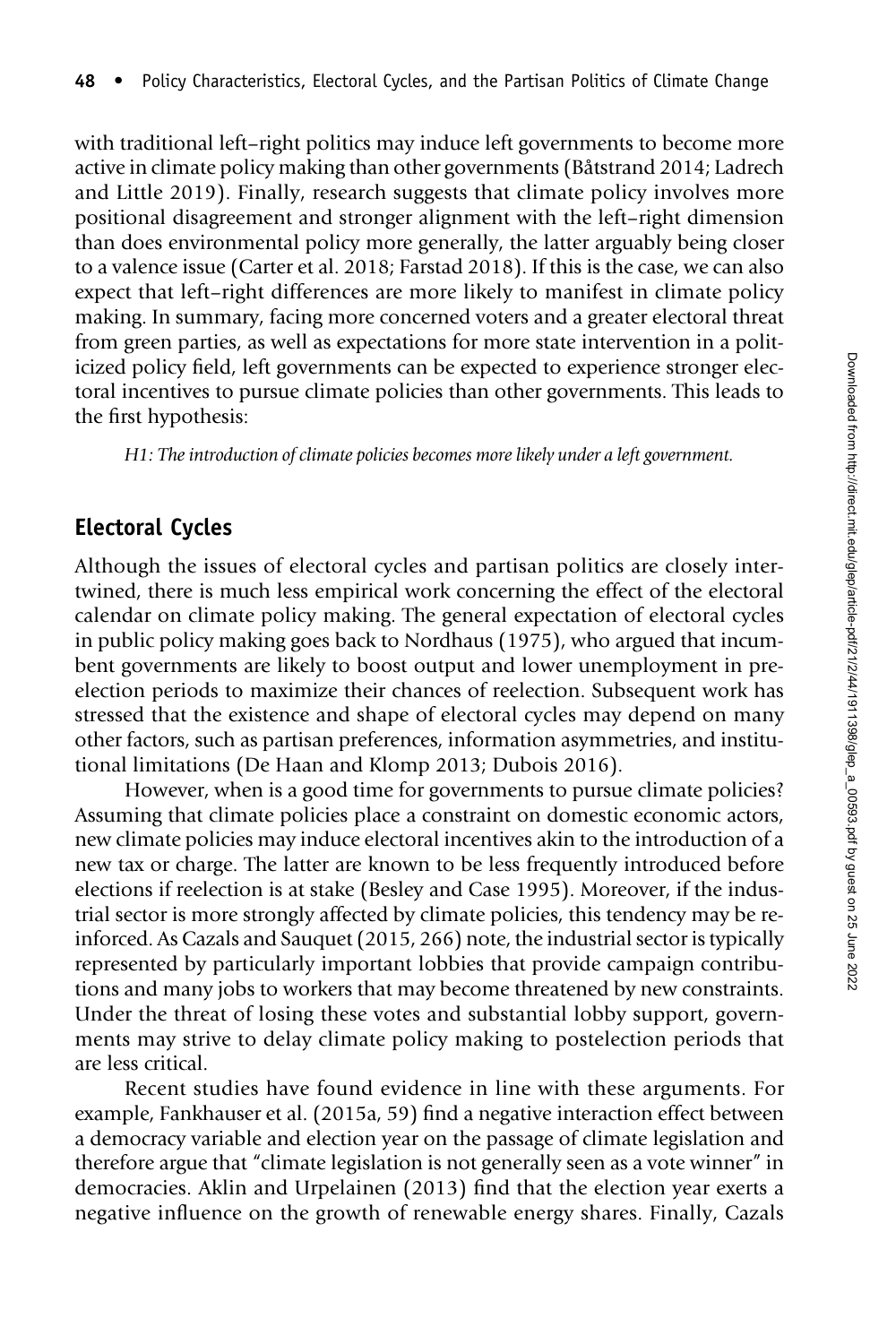and Sauquet (2015) find that democratic countries are less likely to ratify international environmental agreements in the pre-election period, while the opposite holds true for autocracies.

As already mentioned, these findings of negative electoral incentives stand in marked contrast with the ever-increasing amount of climate policy worldwide as well as increasing climate concerns of citizens, particularly among democracies. This begs the question of whether the pursuit of climate policies is in fact predominantly unpopular for vote-seeking politicians and whether it is even possible to identify systematic efforts by policy makers to win votes through more active climate policy making. List and Sturm (2006) offer support for a similar conjecture, finding that US governors strategically manipulate environmental policies when their reelections are at stake to attract additional voters. Similarly, McAlexander and Urpelainen (2020) find that both Democratic and Republican legislators are more likely to cast pro-environment votes before an election, catering to a public that is generally in favor of environmental policies.

However, given that the empirical evidence so far predominantly associates climate policy making with negative electoral incentives, I state the second hypothesis in this way and put it up to the empirical test:

H2: The introduction of climate policies becomes less likely as the election approaches.

The next section discusses conditions under which positive electoral incentives may be more likely.

# Climate Policy Characteristics

Policy characteristics are an established driver of environmental policy innovation and diffusion—usually alongside domestic and international factors ( Jordan et al. 2013; Tews et al. 2003). However, despite recent advances (e.g., Hughes and Urpelainen 2015; Madden 2014; Matisoff and Edwards 2014; Pahle et al. 2018), the potential of policy characteristics for understanding climate policy change and diffusion has yet to be used to full capacity ( Jordan and Huitema 2014, 724; Keohane 2015; see also Makse and Volden 2011).

To incorporate policy characteristics into our understanding of how partisan and electoral competition affects climate policy making, I rely on established policy literature distinguishing between different policy instruments and governance principles. The primary goal is to derive testable hypotheses about how policy choice relates to electoral competition. I therefore opt for a parsimonious and substantive rather than procedural distinction between "hard" and "soft" climate policies grounded in the taxonomy of policy instruments established by Vedung (1998) and extended by Steurer (2011) (see also Schaffrin et al. 2015). The taxonomy distinguishes between regulatory ("sticks"), economic ("carrots"), informational ("sermons"), cooperative ("ties"), and organizational ("adhesives") policy instruments. This model is appropriate for the present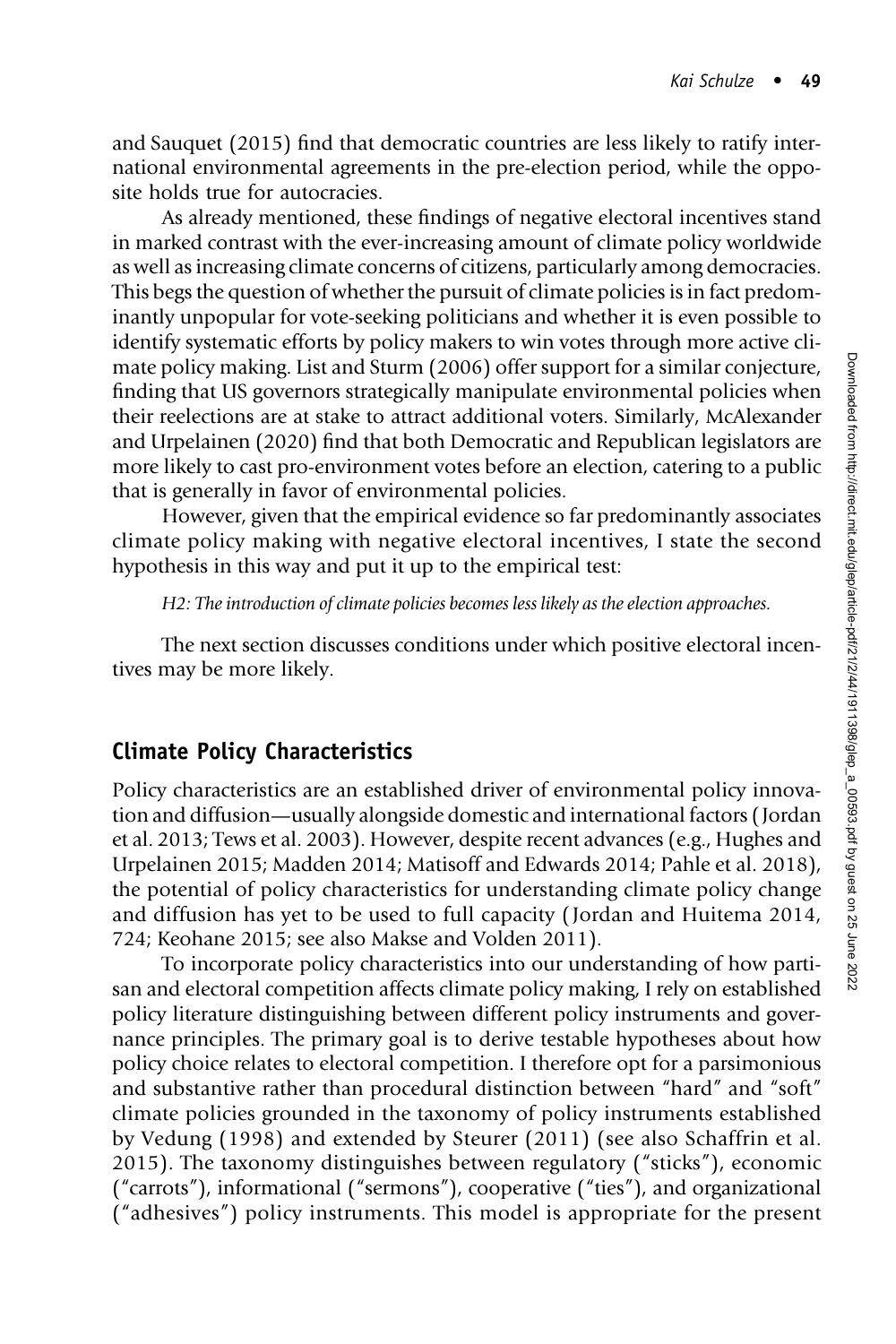analysis because the starting point for the distinctions is the relationship between public authorities and private actors and the degree of authoritative force (see also Sager 2009, 539–540). In the following, I draw on this basis to conceptualize the relationship between governments and voters in climate policy making.

The main argument is that different climate policies can be broadly placed into two categories—hard and soft—based on their degree of authoritative force, which can be associated with the visibility of the costs they produce. Hard climate policies include bans and regulations ("command-and-control" instruments), which aim to control the behavior of citizens and firms by limiting their choices. For instance, emissions standards define the spheres of legal versus illegal behavior and lead to directly visible costs for the addressees, for example, car industries (Meckling and Nahm 2018). In contrast, economic policy instruments do not require addressees to change their behavior, but they establish positive and negative incentives to achieve such changes. However, different types of economic instruments vary in their emphasis of these incentives. I therefore depart from previous studies (see Schaffrin et al. 2015; Steurer 2011) and do not place carbon taxes and tradable permit schemes in the same category as other economic and financial instruments, such as subsidies and tax rebates. Rather, the former are considered hard policies because they usually involve negative economic incentives, punishing carbon-intensive behavior, and highly visible costs that can invoke considerable opposition from large, well-organized groups of heavy emitters of greenhouse gases (Madden 2014, 6; see also Shwom et al. 2010).

Soft climate policies, by contrast, impose costs that are less visible to voters and organized interests, mainly because they are paid through the general revenue system.<sup>1</sup> This includes soft economic instruments, which emphasize positive financial incentives rewarding carbon-saving behavior. Subsidies and tax rebates for the purchase of solar panels or energy efficient retrofits, as well as research grants for the development of climate-friendly technologies, fall into this category. Such policies can also create an electoral advantage by stimulating supporter coalitions, such as low-carbon industries, through quickly generating and distributing benefits and investing in localized capital. These specific beneficiaries may later become important allies in the political struggle for "harder" climate policies ( Jacobs 2016; Pahle et al. 2018). Soft policies also include informational tools, such as energy-efficiency labels or campaigns, that essentially aim to transfer enough knowledge to induce the desired behavior. Finally, voluntary agreements between industry and government as well as institutions and strategies supporting policy implementation can also be considered soft policies (Steurer 2011). In general, the characteristics of soft policies can be expected to involve less controversial policy processes or, as Madden (2014, 7) outlined, to produce costs that are diffuse enough to avoid strong opposition.

However, what kind of policy-making patterns can be associated with hard and soft climate policies? Generally, soft policies should outnumber hard policies

<sup>1.</sup> Costs may even be passed on to future generations via deficit spending.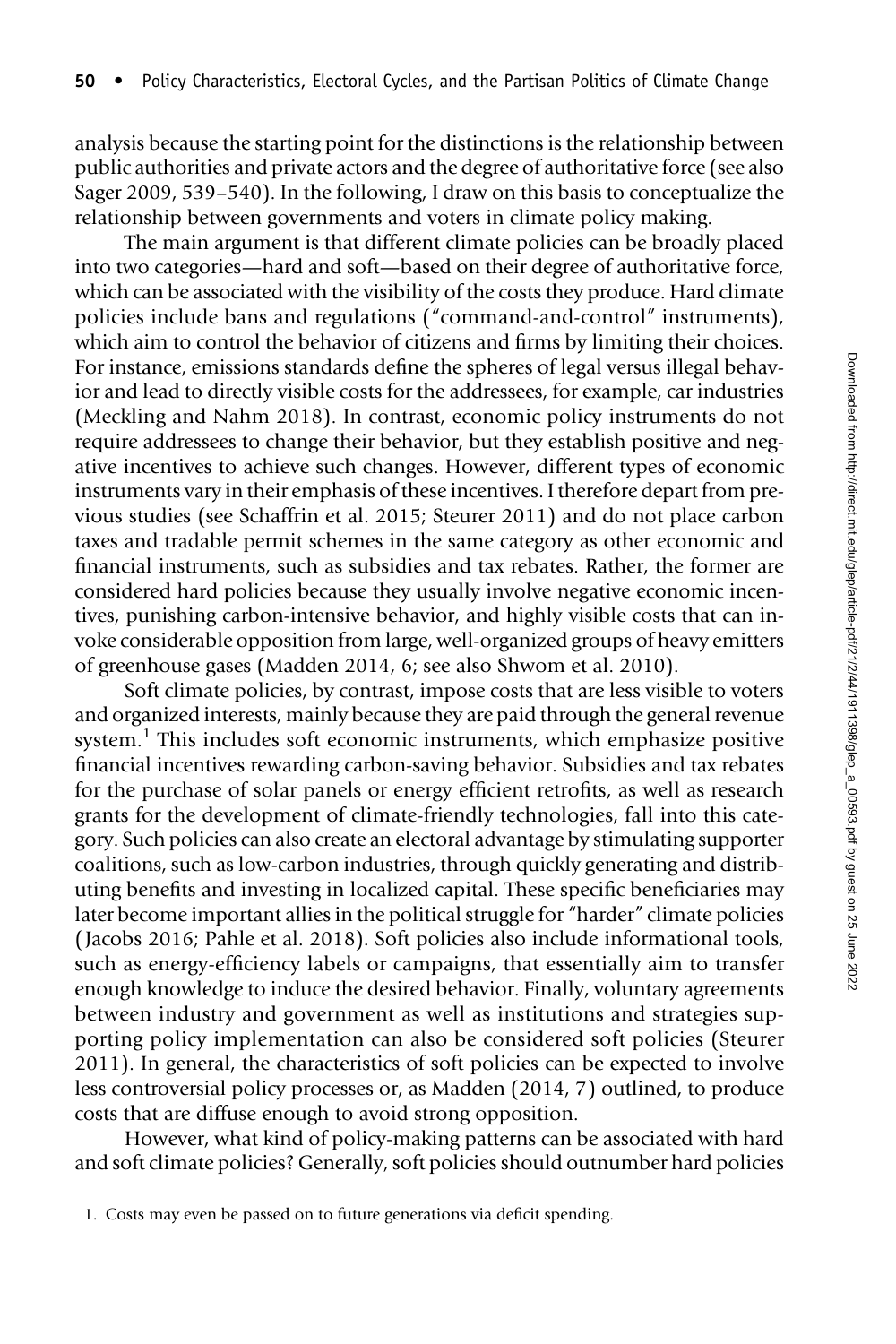because policy makers from almost all camps seek to signal their commitment to climate protection and distribute specific benefits while minimizing electoral risks. Soft policies may be also more prevalent simply because they elicit less opposition and therefore make it easier to achieve necessary consent in the domestic policy process. However, apart from this general pattern, the two types of policies may be associated with diverging electoral cycles. On one hand, we should see more soft policies as the election gets closer, given that, in most countries, a majority of the public generally supports climate change policies (McCright et al. 2015), and policy makers therefore seek to increase their demonstration of climate activism (see List and Sturm 2006; McAlexander and Urpelainen 2020). In this case, softer policies will be the preferred choice, as they offer an opportunity to avoid blame through less visible costs and to claim credit for specific benefits.<sup>2</sup> On the other hand, policy makers should eschew hard climate policies as the election gets closer to avoid strong opposition and punishment at the polls. To be sure, I understand that policy makers also pursue hard policies (for whatever reasons) but prefer not to highlight them in the run-up to elections. This leads to the next hypothesis:

### H3: The introduction of hard (soft) climate policies becomes less (more) likely as the election approaches.

Having incorporated policy characteristics into expectations on electoral cycles, we now need to reconsider partisan incentives. The general argument was that left governments have stronger electoral incentives to introduce climate policies than other governments. To demonstrate greater climate activism, left governments could therefore also produce more hard climate policies (along with soft policies), precisely because they are more visible and therefore send a stronger signal to voters who are more concerned about climate change. Moreover, left parties' existing policy preferences for more state intervention are generally more in line with hard climate policies than those of other parties (Båtstrand 2014). Overall, I therefore expect that not only will left governments be more willing than other governments to impose more visible costs upon voters but they may actually perceive hard climate policies as an opportunity to win additional votes and prevent voter loss to green parties. Second, if this is the case, it is also plausible to expect that left governments will not only not bother delaying the introduction of hard climate policies until after the election but may actually increase the production of hard policies ahead of it (in addition to increasing the production of soft climate policies). However, I would not expect stark partisan differences for

<sup>2.</sup> By pursuing direct investments and subsidies, policy makers may in fact seek credit for both economic stimuli, especially for green industries, and climate protection. These two motivations are not mutually exclusive. However, differing partisan and electoral incentives can still be expected, because policy makers can decide, based on their preferences, toward which industries and sectors (not) to target their stimulus policies.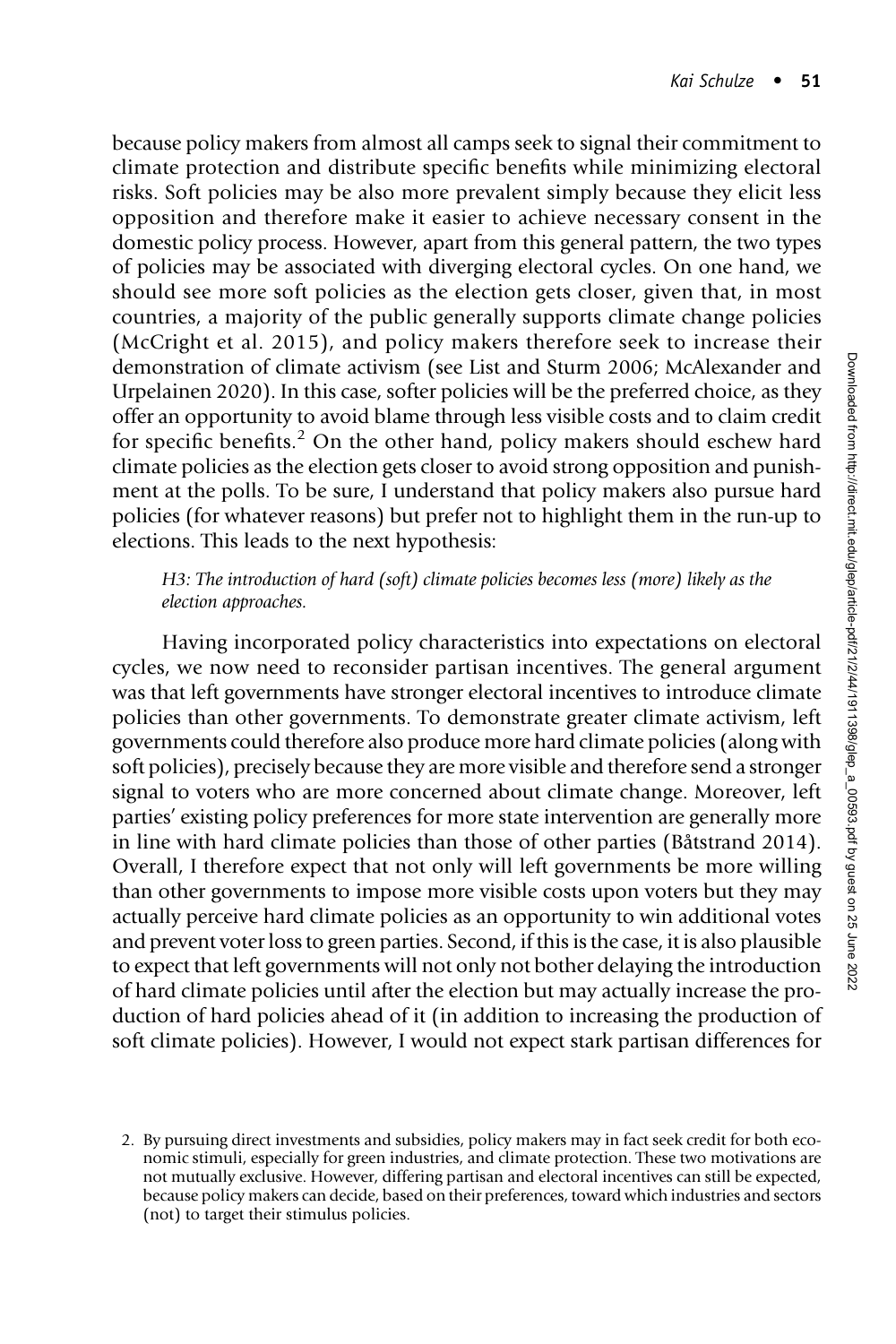soft climate policies because the latter are more likely to attract voters and parties from the left and right alike. This leads to the final hypothesis:

H4: The introduction of hard climate policies becomes more likely under a left government, especially as the election approaches.

## Analytical Scope and Data

There is an ongoing debate on how to measure climate policy and its changes (see, e.g., Dupuis and Biesbroek 2013; Knill et al. 2012; Schaffrin et al. 2015). Here, I use the International Energy Agency's (IEA) Policies and Measures Database, which covers past and existing energy-related government policies and measures aimed at reducing greenhouse gas emissions for all IEA member states and a number of additional countries (see also Cao and Ward 2016; Hughes and Urpelainen 2015). The country sample is restricted to IEA member states, as their governments had the opportunity to regularly review the data (in contrast to non-IEA members). The analysis therefore includes all twenty-nine IEA member states (as of 2016) observed from 1990 through  $2016<sup>3</sup>$  This amounts to 783 country-years, of which 183 have no policy activities and 600 have at least one climate policy introduced at the national level.

As summarized in Table 1, I distinguish between hard and soft climate policies using the IEA's categorization of policies into different types and subtypes. Hard policies include climate-related taxes and carbon trading mechanisms, user charges, codes and standards, and general auditing and monitoring schemes, $4\overline{4}$ which all impose directly visible costs for private actors. In contrast, soft policies include direct investments, grants and subsidies, policy development and reform, informational tools, and voluntary approaches, all involving costs that are less visible. As the IEA database can assign policies to several types, the coding process started off with classifying a policy as "soft" only if it does not simultaneously belong to any of the policy subtypes defined as "hard." In a second step, all the (prima facie) hard policies were reviewed to check whether they are in fact hard policies according to the outlined arguments. This led to the reclassification of several policies as soft, such as industry codes and standards that are voluntary. Moreover, policies that are predominantly soft but have some hard elements attached, for example, research funds and demonstration projects where recipients are audited and monitored were reclassified.<sup>5</sup>

<sup>3.</sup> Mexico joined the IEA in 2018 as the organization's thirtieth member.

<sup>4.</sup> Monitoring and reporting mechanisms can be important "hard" components even of governance frameworks that are soft in principle (Knodt and Schoenefeld 2020).

<sup>5.</sup> Feed-in tariffs (FIT) are distinguished further between more-visible-cost systems paid through user charges and less-visible-cost systems paid through the general budget. Data collection also involved extensive desk research for policies in the IEA database that had unclear or missing information.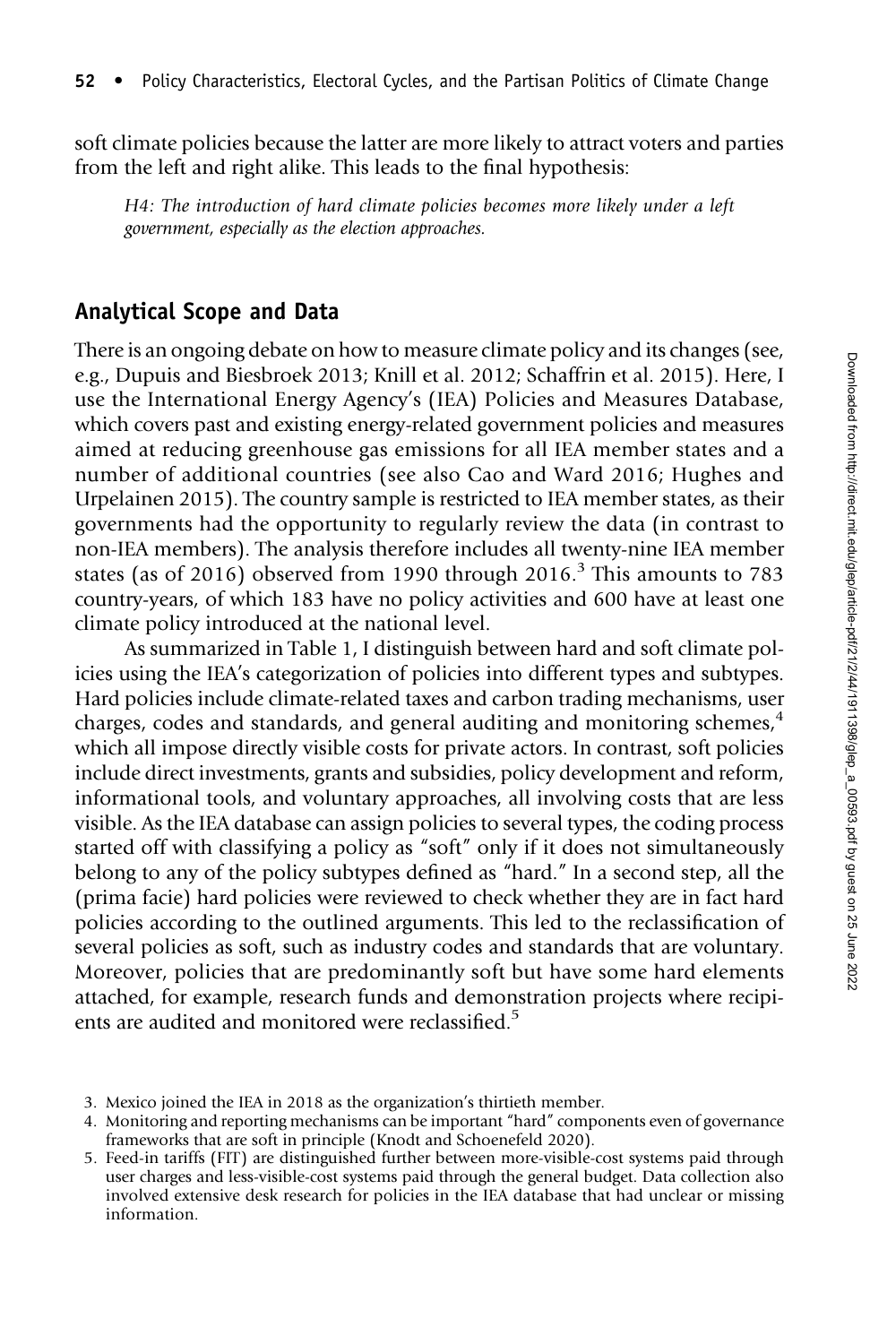#### Table 1

Two Categories of Climate Policies

| <b>Hard Climate Policies</b>                                                                                                                                                                                                                                   | Soft Climate Policies                                                                                                                                                                                                                                                                                                                                                                                                                                               |
|----------------------------------------------------------------------------------------------------------------------------------------------------------------------------------------------------------------------------------------------------------------|---------------------------------------------------------------------------------------------------------------------------------------------------------------------------------------------------------------------------------------------------------------------------------------------------------------------------------------------------------------------------------------------------------------------------------------------------------------------|
| Regulatory instruments and economic instruments with<br>negative incentives. Costs are more visible (directly borne<br>by firms and individuals).                                                                                                              | Economic instruments focusing on positive incentives, public<br>investments, organization, informational and voluntary instruments.<br>Costs are less visible (mainly paid through the general budget).                                                                                                                                                                                                                                                             |
| • Taxes and tradable permit schemes                                                                                                                                                                                                                            | • Direct investments, grants and subsidies, loans, tax relief                                                                                                                                                                                                                                                                                                                                                                                                       |
| • User charges<br>• Codes and standards (building codes and product<br>standards, sectoral standards, vehicle fuel-economy<br>and emissions standards)<br>• Obligation schemes and other mandatory requirements<br>• Mandatory auditing and monitoring schemes | • Policy development and reform (policy support, including<br>institutional creation and strategic planning)<br>• Research, development, and deployment (RD&D) (including<br>demonstration projects, research programs for technology<br>deployment and diffusion and for technology development)<br>• Information and education (including advice/aid in<br>implementation, information provision, performance labels,<br>professional training and qualification) |
| Source: Author's elaboration based on IEA (2020).                                                                                                                                                                                                              | • Voluntary approaches (negotiated agreements between<br>public-private sector, public voluntary schemes, unilateral<br>commitments by private sector)                                                                                                                                                                                                                                                                                                              |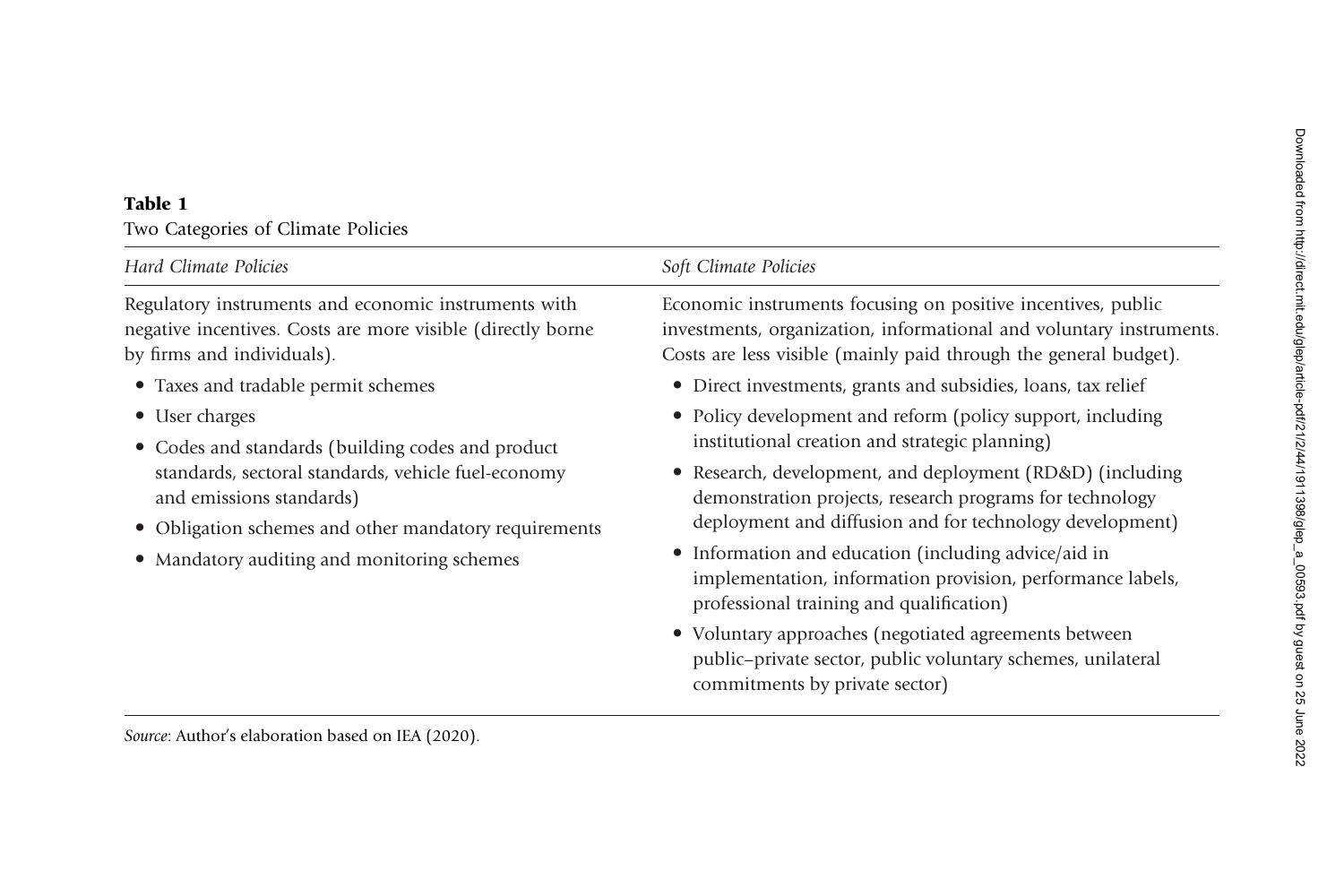



Following this distinction, the data set identifies 388 hard and 1,733 soft national climate policies. Following the theoretical arguments, the focus is on the number, or "density," of different types of policies and not their content or expected outcomes. However, this also means that the analysis does not



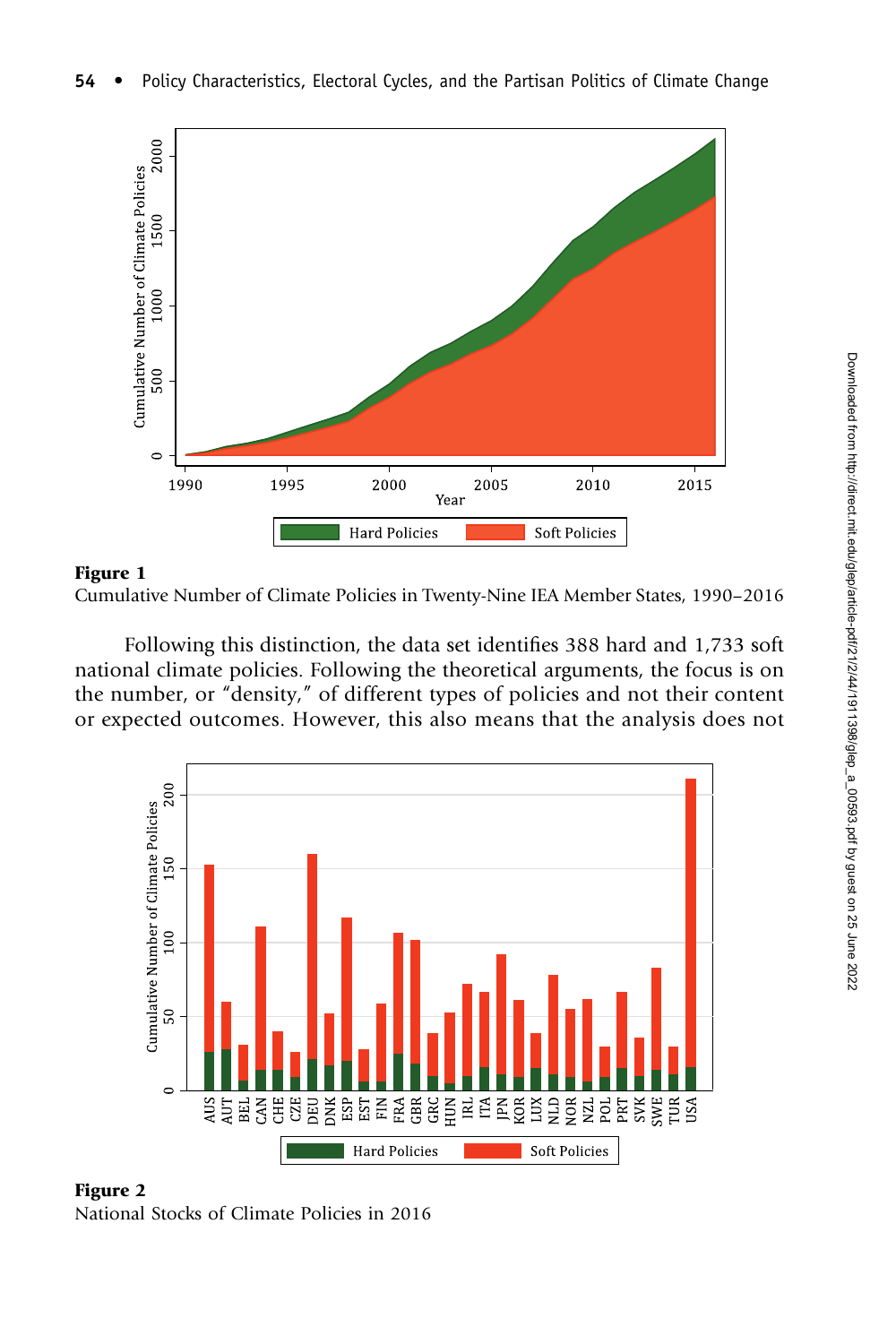distinguish further between different levels of policy "intensity," for example, different tax or grant levels.<sup>6</sup> Figure 1 presents the cumulative number of climate policies aggregated over the country sample and shows rapid growth, especially since the late 1990s. Figure 2 presents the national stocks of hard and soft policies introduced across the countries under study as of 2016. The largest overall stock of energy-related climate policies (211 policies) exists in the United States. The Czech Republic, by contrast, has only introduced twenty-six policies, while the sample average is approximately seventy-three policies.

# Empirical Analysis

Table 2 gives a first impression regarding the main research questions by showing the mean number of climate policy introductions over the course of the electoral term and different types of government. I identify left, center, and right governments based on the Seki–Williams measure of the partisan complexion of government (2014), which is an updated version of the Woldendorp et al. (2000) index, placing governments on an ideological scale between 1 and 5. I define right governments as marked by either right party dominance or right-center complexion in government and parliament (index values of 1 and 2), center governments by a balanced situation (index value of 3), and left governments by either left-center complexion or left party dominance (index values of 4 and 5).<sup>7</sup> In this context, one drawback of the yearly periodization of the data set should be noted; namely, for election years, it cannot precisely identify whether a given policy was introduced before or after the election date. As the Seki-Williams measure is also a weighted average in election years, I use the index values for the dominant context in these years. Therefore, the results for the election year should generally be taken with a grain of salt.

The first thing to note is that the mean of all policies is highest in the year before an election, is second highest in the election year, and decreases if two or more years are left in the electoral term. This runs counter to the expectation that approaching elections exert a negative effect on climate policy making. If anything, this finding hints at positive incentives for introducing climate policies as the election approaches. Neither do these descriptive results suggest that hard climate policies are less likely to be introduced in the run-up to elections. At best,

- 6. Despite important advances (Howlett and Cashore 2009; Knill et al. 2012; Schaffrin et al. 2015; Schmidt and Sewerin 2019), the measurement of policy intensity remains particularly challenging, especially in aggregate analyses facing complex policy mixes. Open questions include, for example, how to measure, aggregate, and relate different policy components to one another; how to consider different contexts; and finally, how this influences policy processes and the behavior of policy makers (for a recent discussion, see Capano and Howlett 2020).
- 7. This is a reasonable simplification, as no governments are dominated by the left and only a few are dominated by the right in the data set. I extended the Seki–Williams data to 2016 and added data for South Korea. Data on electoral terms come from the Database of Political Institutions (DPI) (Cruz et al. 2018).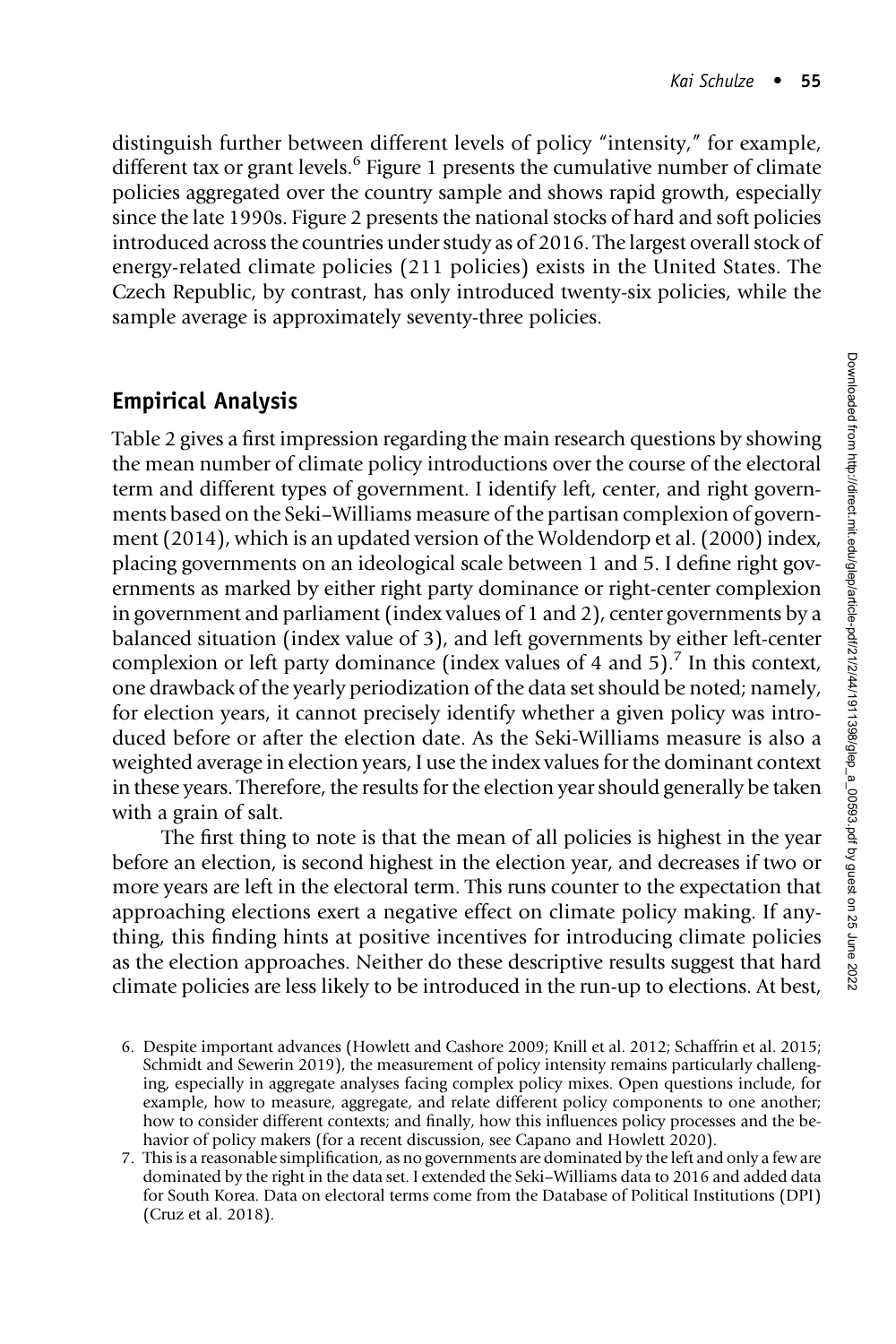#### Table 2

| Climate Policy Introductions by Years Left in the Electoral Term in Twenty-Nine IEA Member States, 1990–2016 |  |  |  |
|--------------------------------------------------------------------------------------------------------------|--|--|--|
|--------------------------------------------------------------------------------------------------------------|--|--|--|

|                |      | All Governments |       |       |      |           | Left Governments |               |      |           | Center Governments |       |      |           | <b>Right Governments</b> |       |
|----------------|------|-----------------|-------|-------|------|-----------|------------------|---------------|------|-----------|--------------------|-------|------|-----------|--------------------------|-------|
| Years          | Mean | <b>SE</b>       | Lower | Upper | Mean | <b>SE</b> | Lower            | Upper         | Mean | <b>SE</b> | Lower              | Upper | Mean | <b>SE</b> | Lower                    | Upper |
|                |      |                 |       |       |      |           |                  | All Policies  |      |           |                    |       |      |           |                          |       |
| $\mathbf{0}$   | 2.82 | 0.30            | 2.22  | 3.42  | 3.52 | 0.61      | 2.30             | 4.75          | 2.11 | 0.33      | 1.45               | 2.77  | 2.99 | 0.56      | 1.86                     | 4.11  |
| $\mathbf{1}$   | 3.14 | 0.27            | 2.60  | 3.67  | 3.53 | 0.54      | 2.44             | 4.62          | 3.46 | 0.64      | 2.16               | 4.77  | 2.67 | 0.32      | 2.03                     | 3.30  |
| $\overline{2}$ | 2.68 | 0.19            | 2.30  | 3.05  | 2.92 | 0.35      | 2.21             | 3.62          | 2.64 | 0.36      | 1.92               | 3.37  | 2.52 | 0.30      | 1.94                     | 3.11  |
| 3              | 2.57 | 0.21            | 2.16  | 2.98  | 2.60 | 0.34      | 1.93             | 3.27          | 2.91 | 0.42      | 2.06               | 3.76  | 2.31 | 0.33      | 1.65                     | 2.97  |
| 4              | 1.91 | 0.33            | 1.26  | 2.56  | 3.00 | 0.90      | 1.03             | 4.97          | 1.83 | 0.76      | 0.17               | 3.50  | 1.52 | 0.35      | 0.80                     | 2.24  |
| All years      | 2.71 | 0.12            | 2.48  | 2.94  | 3.11 | 0.22      | 2.67             | 3.55          | 2.66 | 0.21      | 2.25               | 3.07  | 2.49 | 0.18      | 2.15                     | 2.84  |
|                |      |                 |       |       |      |           |                  | Hard Policies |      |           |                    |       |      |           |                          |       |
| $\mathbf{0}$   | 0.43 | 0.06            | 0.31  | 0.54  | 0.75 | 0.17      | 0.41             | 1.09          | 0.32 | 0.09      | 0.14               | 0.50  | 0.32 | 0.07      | 0.18                     | 0.45  |
| 1              | 0.51 | 0.07            | 0.38  | 0.64  | 1.05 | 0.16      | 0.74             | 1.37          | 0.15 | 0.07      | 0.01               | 0.29  | 0.28 | 0.06      | 0.16                     | 0.40  |
| $\overline{2}$ | 0.52 | 0.06            | 0.41  | 0.63  | 0.73 | 0.12      | 0.50             | 0.97          | 0.53 | 0.12      | 0.30               | 0.77  | 0.36 | 0.06      | 0.23                     | 0.49  |
| 3              | 0.56 | 0.06            | 0.44  | 0.68  | 0.65 | 0.12      | 0.41             | 0.89          | 0.56 | 0.11      | 0.35               | 0.77  | 0.49 | 0.09      | 0.32                     | 0.66  |
| 4              | 0.44 | 0.09            | 0.25  | 0.62  | 0.58 | 0.29      | 0.08             | 1.09          | 0.50 | 0.23      | $-0.01$            | 1.01  | 0.36 | 0.11      | 0.13                     | 0.58  |
| All years      | 0.50 | 0.03            | 0.44  | 0.55  | 0.79 | 0.08      | 0.65             | 0.92          | 0.41 | 0.05      | 0.31               | 0.50  | 0.36 | 0.03      | 0.29                     | 0.42  |
|                |      |                 |       |       |      |           |                  | Soft Policies |      |           |                    |       |      |           |                          |       |
| $\mathbf{0}$   | 2.40 | 0.292           | 1.83  | 2.96  | 2.77 | 0.53      | 1.70             | 3.84          | 1.79 | 0.30      | 1.19               | 2.39  | 2.67 | 0.56      | 1.56                     | 3.78  |
| 1              | 2.63 | 0.25            | 2.13  | 3.13  | 2.47 | 0.48      | 1.52             | 3.43          | 3.31 | 0.65      | 2.00               | 4.62  | 2.39 | 0.30      | 1.78                     | 2.99  |
| $\overline{2}$ | 2.16 | 0.18            | 1.81  | 2.50  | 2.18 | 0.31      | 1.57             | 2.80          | 2.11 | 0.32      | 1.48               | 2.75  | 2.16 | 0.28      | 1.60                     | 2.72  |
| 3              | 2.01 | 0.19            | 1.64  | 2.38  | 1.95 | 0.31      | 1.33             | 2.56          | 2.35 | 0.40      | 1.56               | 3.15  | 1.81 | 0.29      | 1.25                     | 2.38  |
| 4              | 1.47 | 0.30            | 0.88  | 2.06  | 2.42 | 0.76      | 0.74             | 4.10          | 1.33 | 0.66      | $-0.11$            | 2.76  | 1.16 | 0.34      | 0.46                     | 1.86  |
| All years      | 2.21 | 0.11            | 2.00  | 2.42  | 2.32 | 0.19      | 1.94             | 2.71          | 2.26 | 0.20      | 1.87               | 2.65  | 2.13 | 0.17      | 1.80                     | 2.47  |

Column <sup>1</sup> reports the mean number of climate policy introductions for the number of years left in the electoral term. Column <sup>2</sup> gives the standard error (SE). Columns <sup>3</sup> and <sup>4</sup> report the upper and lower bounds of 95 percent confidence intervals.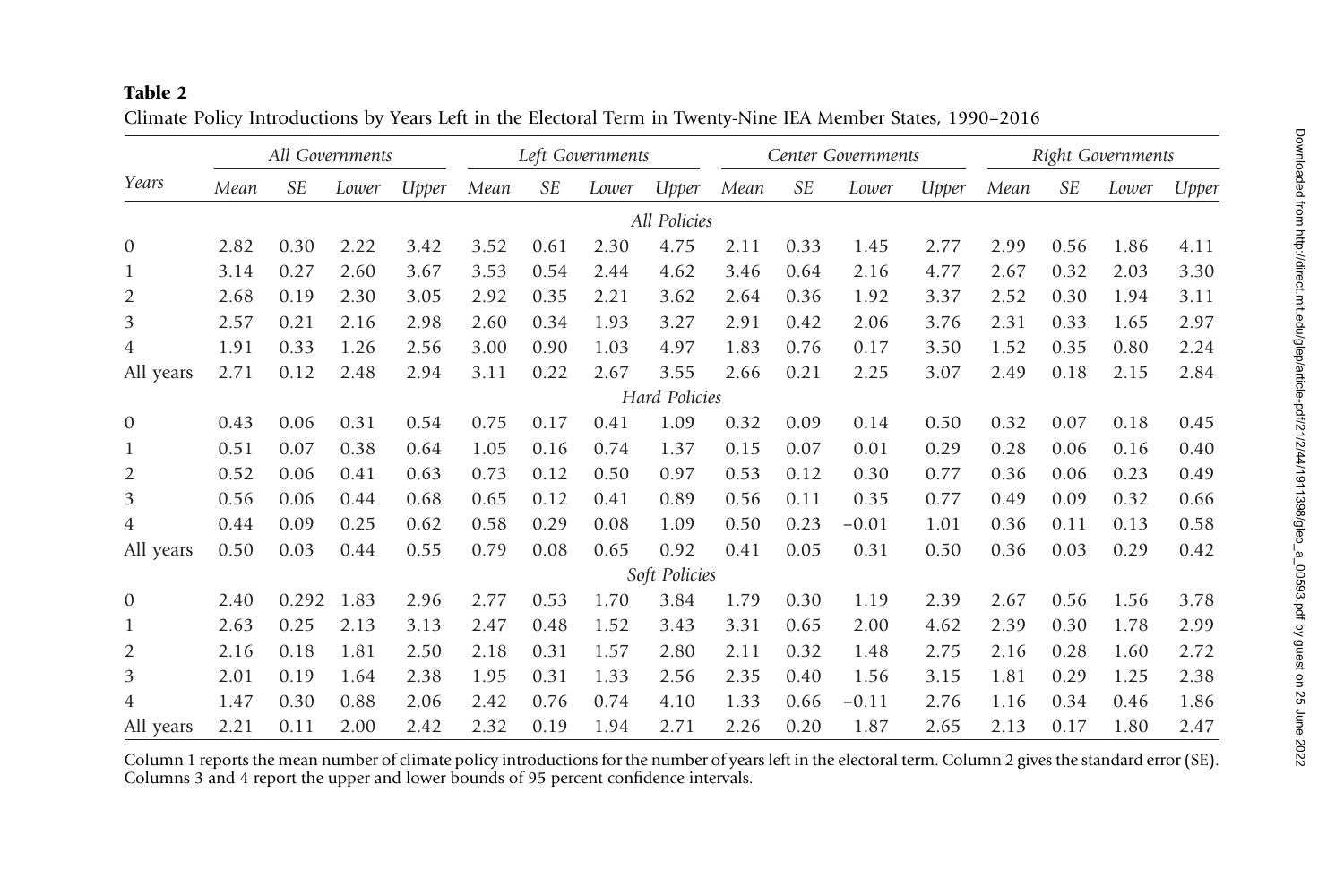there appears to be a rather small decrease over the electoral term. In contrast, Table 2 shows that soft policies are, on average, more likely to be introduced in the year before an election (mean number of policies of 2.63) than in all other years of the electoral term, especially when compared to nonelection years. Thus, in general, there might be a positive electoral incentive to introduce soft climate policies, while the situation appears to be more complex for hard policies. The following parts concentrate on government ideology as a potential conditioning factor.

Inspecting the distribution of policy production under different partisan governments, the mean number for both hard and soft policies is generally highest under left governments, followed by center and right governments. Most interestingly, the mean number of hard climate policies tends to increase under left governments as the election approaches, while the exact opposite pattern can be observed for center and right governments. Thus, the relatively stable production rates of hard policies over the electoral term are in fact a result of opposing trends across different types of partisan government. Notably, there is no such partisan discrepancy in the production of soft policies, which tend to increase under all types of partisan government as the election approaches. I continue with multiple regression analysis to control for various other factors that may also affect climate policy production.

## Control Variables

The first control variable denotes the participation of a green party in government, as this party family may have a particularly strong policy impact on climate policy making once in office. Second, the parliamentary seat share of green parties controls for the electoral threat from green issue owners and any policy effect associated with their role in parliament (Jensen and Spoon 2011). Third, an indicator of majority government takes into account that minority governments might have to secure additional parliamentary support to introduce climate policies. Fourth, the degree of institutional and political constraints (veto players) may also affect climate policy making. Therefore, the widely used index developed by Henisz (2000) is included. Next, climate policy-making may be subject to nonlinear path dependencies as existing climate policies first stimulate more policy making but later decrease the need for further policies because aspects are increasingly already addressed (Fankhauser et al. 2015a). This is taken into account by including domestic stocks of climate policy introductions and their square term. In this, I test whether stocks of soft climate policies pave the way for more hard policies, as the sequencing literature argues. Finally, there might be a (perceived) trade-off between climate policies and economic growth as well as a propensity of richer countries to introduce more climate policies. GDP growth rates and the GDP per capita are included to capture such effects.

A last set of controls refers to international influences. First, I control for IEA membership, as some member states have only joined the IEA during the observation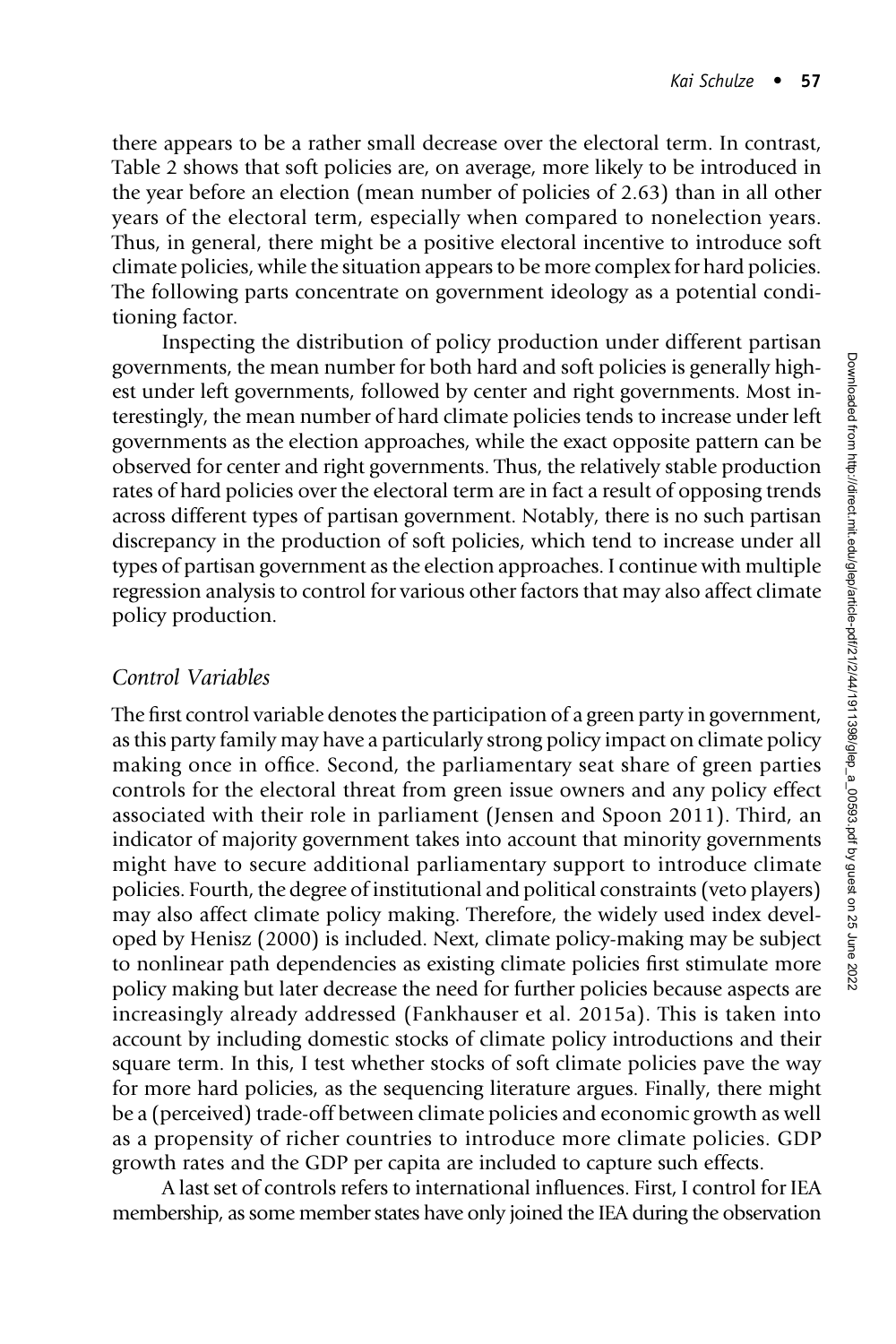period. Second, the EU's potential impact on national climate policy is considered by distinguishing members and nonmembers (Avrami and Sprinz 2019; Schreurs and Tiberghien 2007). Third, a dummy variable is included that takes on a value of 1 for countries hosting a UN climate conference (COP) in the year of the meeting and the subsequent two years (Fankhauser et al. 2015b) as well as a dummy variable indicating whether a country has ratified the Kyoto Protocol. Finally, other countries' climate policies can create stimuli (diffusion mechanisms) for countries to follow suit. The average stock of climate policies introduced among a given country's neighboring IEA members is added to control for such effects.

## Estimation Issues

The dependent variable is a positive count of national energy-related climate policies introduced over each year. The standard analytical approach in this situation would be to estimate negative binomial regression models. Country and year fixed effects would moreover account for time-invariant unobserved country characteristics, such as electoral rules and temporal dynamics like technological advances or growing public concern about climate change. Using country-fixed effects would also be feasible given substantial within-country variation in policy introductions (standard deviation of 2.8) exceeding between-country variation (standard deviation of 1.65). Unfortunately, there is no generally recommended fixed effects negative binomial estimator (Allison and Waterman 2002). I therefore follow recent examples (Bove and Böhmelt 2016; Gleditsch and Polo 2016) and log transform the dependent variable after adding 1, which allows one to run linear panel regressions with country and year dummies. Table 3 shows the main results.<sup>8</sup>

# Regression Findings

First, model 1 shows evidence that left governments are associated with more climate policy activity. The coefficient of the left government dummy variable is positive, as expected, and significant at the 5-percent level, thus supporting the first hypothesis. More precisely, controlling for the effect of the electoral cycle and all other variables in the model, the number of new policies increases by approximately 21 percent under a left government if compared to a center or right government. Second, judging by the associated nonsignificant coefficient, the electoral calendar does not appear to matter for climate policy production, thus rejecting the second hypothesis. This conclusion also holds when the electoral

<sup>8.</sup> The appendix [\(https://doi.org/10.1162/glep\\_a\\_00593\)](https://doi.org/10.1162/glep_a_00593) to this article includes summary statistics and data sources for all variables as well as a battery of robustness checks, which all confirm the main conclusions. For instance, I use the share of hard and soft policy production instead of counts, add center and right governments to the models, and measure government ideology in terms of the cabinet seat shares and in terms of left–right and environmental policy positions derived from manifesto data. I also add further control variables, estimate negative binomial regression models without fixed effects, and drop each country in turn to see whether results are driven by particular countries.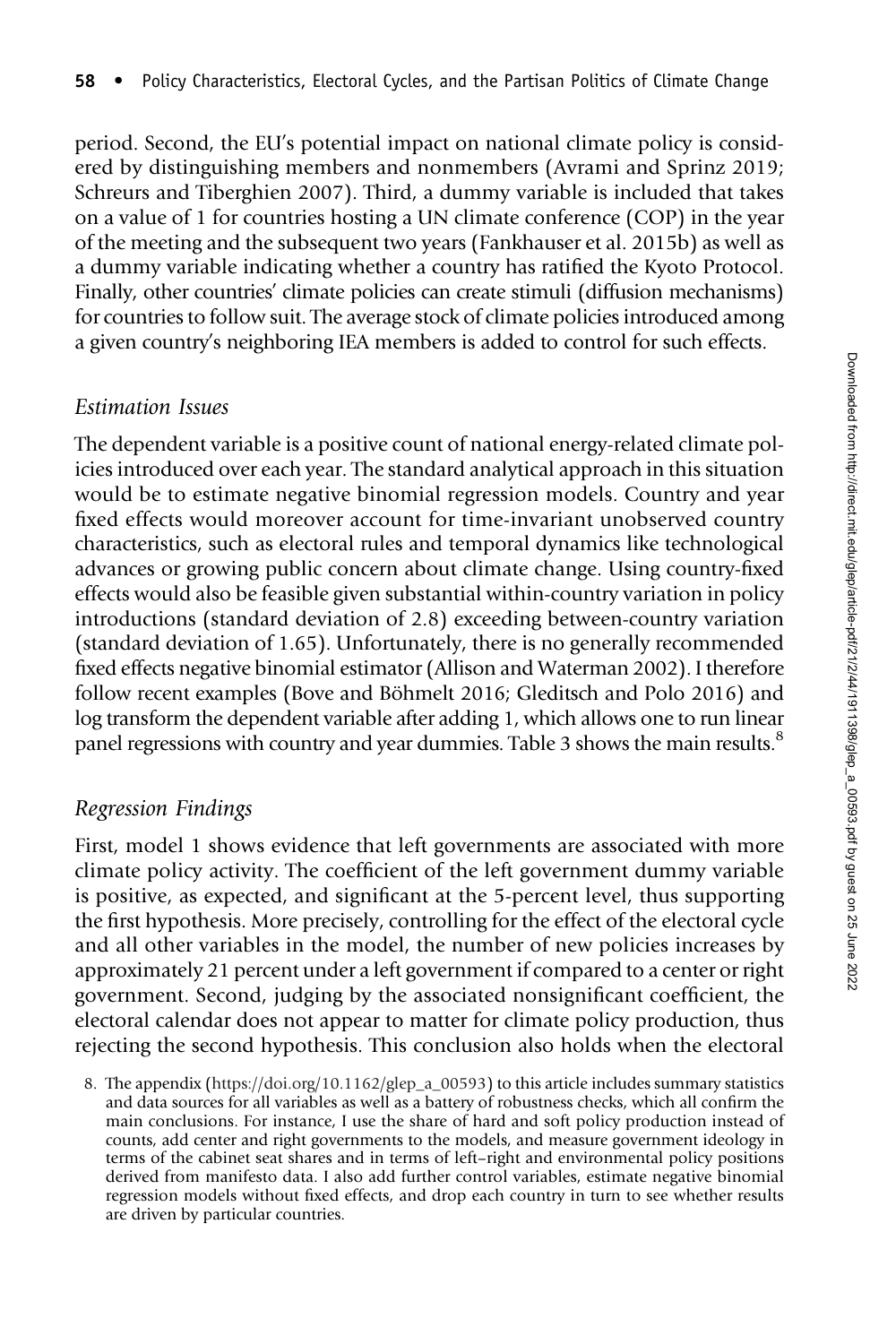|                          | All Policies         |                      | Hard Policies         |                       | Soft Policies    |                  |  |
|--------------------------|----------------------|----------------------|-----------------------|-----------------------|------------------|------------------|--|
|                          | (1)                  | (2)                  | (3)                   | (4)                   | (5)              | (6)              |  |
| Left government          | $0.192**$<br>(0.075) | $0.190**$<br>(0.075) | $0.212***$<br>(0.038) | $0.212***$<br>(0.039) | 0.087<br>(0.078) | 0.085<br>(0.078) |  |
| Years left in term       | $-0.017$             |                      | 0.018                 |                       | $-0.030$         |                  |  |
|                          | (0.020)              |                      | (0.013)               |                       | (0.021)          |                  |  |
| Years left in term $= 0$ |                      | 0.076                |                       | $-0.014$              |                  | 0.102            |  |
|                          |                      | (0.105)              |                       | (0.068)               |                  | (0.122)          |  |
| Years left in term $= 1$ |                      | 0.105                |                       | 0.001                 |                  | 0.111            |  |
|                          |                      | (0.106)              |                       | (0.074)               |                  | (0.125)          |  |
| Years left in term $= 2$ |                      | 0.063                |                       | 0.032                 |                  | 0.053            |  |
|                          |                      | (0.100)              |                       | (0.077)               |                  | (0.122)          |  |
| Years left in term $=$ 3 |                      | 0.046                |                       | 0.059                 |                  | 0.018            |  |
|                          |                      | (0.105)              |                       | (0.069)               |                  | (0.120)          |  |
| Greens in government     | $-0.135$             | $-0.130$             | 0.050                 | 0.051                 | $-0.196***$      | $-0.193***$      |  |
|                          | (0.080)              | (0.082)              | (0.095)               | (0.096)               | (0.064)          | (0.064)          |  |
| Green seats              | $-0.008$             | $-0.007$             | $-0.005$              | $-0.004$              | $-0.009$         | $-0.009$         |  |
|                          | (0.021)              | (0.021)              | (0.010)               | (0.010)               | (0.020)          | (0.020)          |  |
| Majority government      | 0.001                | 0.000                | $-0.028$              | $-0.029$              | $-0.005$         | $-0.005$         |  |
|                          | (0.098)              | (0.099)              | (0.061)               | (0.061)               | (0.091)          | (0.091)          |  |
| Political constraints    | 0.351                | 0.341                | $-0.247$              | $-0.257$              | 0.326            | 0.322            |  |
|                          | (0.426)              | (0.424)              | (0.275)               | (0.279)               | (0.432)          | (0.432)          |  |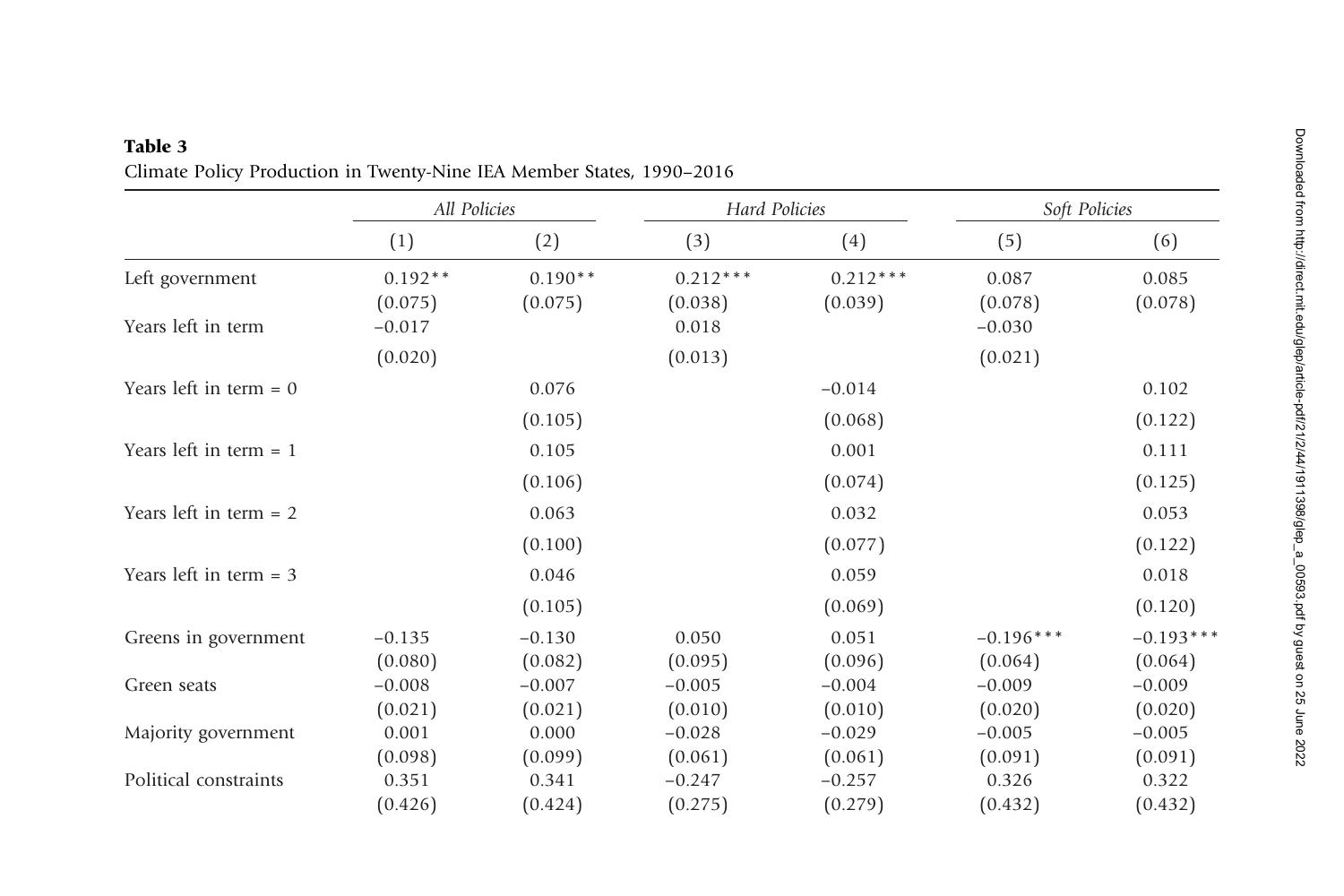#### Table 3

(Continued)

|                               |            | All Policies |            | Hard Policies |                                                                                                                                                                                       |              |
|-------------------------------|------------|--------------|------------|---------------|---------------------------------------------------------------------------------------------------------------------------------------------------------------------------------------|--------------|
|                               | (1)        | (2)          | (3)        | (4)           | (5)                                                                                                                                                                                   | (6)          |
| Domestic stock <sup>a</sup>   | $0.010**$  | $0.010**$    | $-0.001$   | $-0.001$      | $0.014***$                                                                                                                                                                            | $0.014***$   |
|                               | (0.004)    | (0.004)      | (0.003)    | (0.003)       | (0.004)                                                                                                                                                                               | (0.004)      |
| Domestic stock <sup>2,a</sup> | $-0.000**$ | $-0.000**$   | $0.000**$  | $0.000**$     | $-0.000***$                                                                                                                                                                           | $-0.000$ *** |
|                               | (0.000)    | (0.000)      | (0.000)    | (0.000)       | Soft Policies<br>(0.000)<br>0.006<br>(0.011)<br>0.107<br>(0.073)<br>0.054<br>(0.159)<br>0.223<br>(0.150)<br>$-0.265*$<br>(0.150)<br>$-0.028$<br>(0.186)<br>$-0.001$<br>(0.002)<br>768 | (0.000)      |
| GDP growth                    | 0.009      | 0.009        | 0.006      | 0.006         |                                                                                                                                                                                       | 0.006        |
|                               | (0.009)    | (0.009)      | (0.004)    | (0.004)       |                                                                                                                                                                                       | (0.011)      |
| GDP p.c. (log)                | 0.100      | 0.103        | $-0.007$   | $-0.004$      |                                                                                                                                                                                       | 0.107        |
|                               | (0.080)    | (0.078)      | (0.034)    | (0.033)       |                                                                                                                                                                                       | (0.071)      |
| IEA member                    | 0.120      | 0.121        | $0.117*$   | $0.117*$      |                                                                                                                                                                                       | 0.055        |
|                               | (0.146)    | (0.146)      | (0.059)    | (0.060)       |                                                                                                                                                                                       | (0.159)      |
| COP host                      | 0.196      | 0.188        | 0.028      | 0.021         |                                                                                                                                                                                       | 0.220        |
|                               | (0.139)    | (0.143)      | (0.078)    | (0.077)       |                                                                                                                                                                                       | (0.153)      |
| Kyoto ratification            | $-0.156$   | $-0.151$     | 0.091      | 0.092         |                                                                                                                                                                                       | $-0.262*$    |
|                               | (0.182)    | (0.182)      | (0.080)    | (0.081)       |                                                                                                                                                                                       | (0.151)      |
| EU member                     | $-0.066$   | $-0.066$     | $-0.058$   | $-0.058$      |                                                                                                                                                                                       | $-0.029$     |
|                               | (0.184)    | (0.184)      | (0.097)    | (0.097)       |                                                                                                                                                                                       | (0.186)      |
| Diffusion (neighbors)         | $-0.000$   | $-0.000$     | $0.002*$   | $0.002*$      |                                                                                                                                                                                       | $-0.001$     |
|                               | (0.002)    | (0.002)      | (0.001)    | (0.001)       |                                                                                                                                                                                       | (0.002)      |
| Observations                  | 768        | 768          | 768        | 768           |                                                                                                                                                                                       | 768          |
| Log likelihood                | $-618.545$ | $-618.190$   | $-343.896$ | $-343.121$    | $-626.950$                                                                                                                                                                            | $-626.706$   |
| $R^2$                         | 0.469      | 0.469        | 0.231      | 0.233         | 0.453                                                                                                                                                                                 | 0.454        |

All models include country and year fixed effects. Standard errors are in parentheses and clustered by country.

<sup>a</sup>Estimates are for stocks of all climate policies in models 1, 2, 5, and 6 and stocks of soft policies in models  $3$  and 4.

 $**p* < 0.10; ***p* < 0.05; ***p* < 0.01.$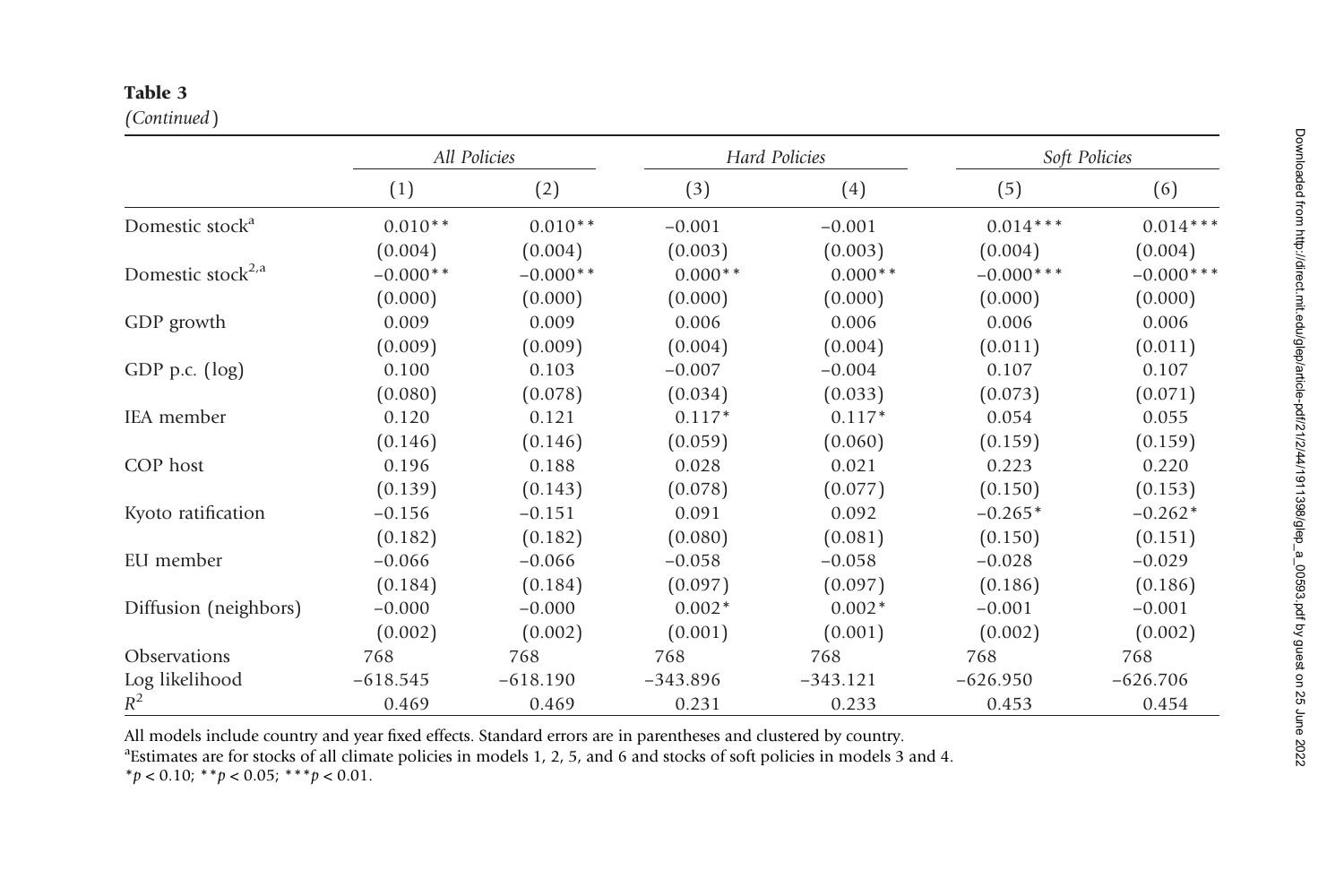effect is estimated in terms of separate coefficients for the remaining years in the electoral term, treating four years left as the reference category (model 2). Models 3/4 and 5/6 show results split between hard and soft climate policies. The results do not support the existence of an electoral climate policy cycle conditional on the distinction between hard and soft policies (thus rejecting hypothesis 3). Rather, in line with the general literature on electoral cycles (De Haan and Klomp 2013; Dubois 2016), this suggests that the effect may be more complex and possibly conditional on other variables, such as partisan preferences. Comparing the effect of left government across the models indicates that the partisan effect is indeed conditional on policy type, as expected. The coefficients are highly significant for hard policies and insignificant for soft policies, suggesting that left governments produce more hard climate policies than center and right governments, but not more soft policies (thus supporting hypothesis 4).

Regarding the control variables, rather surprisingly, the results suggest that green representation in government has no effect on hard policies and is actually associated with fewer soft policies. However, the negative effect is not particularly robust and disappears, for instance, in models without fixed effects or if excluding years before 1999, which is when the IEA started to collect policy data (see the appendix, here: [https://doi.org/10.1162/glep\\_a\\_00593\)](https://doi.org/10.1162/glep_a_00593).<sup>9</sup> The results also suggest that previous experience with climate policy production has a positive effect on the introduction of additional soft policies and that this effect levels off at some point. The situation appears to be different for hard policies, where domestic stocks of soft policies only seem to exert a positive effect at higher levels.

To further test hypothesis 4, I next introduce interaction terms between government partisanship and the election cycle. Table 4 presents the results. As hypothesized, the results show that left governments are associated with the production of more hard climate policies but are unrelated to the production of soft policies as the election approaches. In model 3, the coefficient of the interaction term is negative and significant as expected, while the coefficient is insignificant in model 5. Precisely, according to model 3 and holding all other variables at their means, the number of hard climate policies increases by approximately 30 percent in the pre-election year under left government or by almost 160 percent compared with a center or right government in the same year.

Inspecting the p-values of the interaction term can already be termed a rather conservative strategy in testing for the presence or absence of an interaction effect (Pepinsky 2018). However, the presence of an interaction effect still assumes sufficient common support across values of the moderator and linearity. I investigate both issues by employing the binning estimator routine developed by Hainmueller et al. (2019). The results are presented in Figure 3.

<sup>9.</sup> The data also show that governments with green parties actually produce both more hard and more soft policies on average than left, center, and right governments without green party representation. I therefore recommend that these results not be overstated. Convincing explanations of this result and the absence of a green party effect would likely require further in-depth study of those government coalitions with green party participation.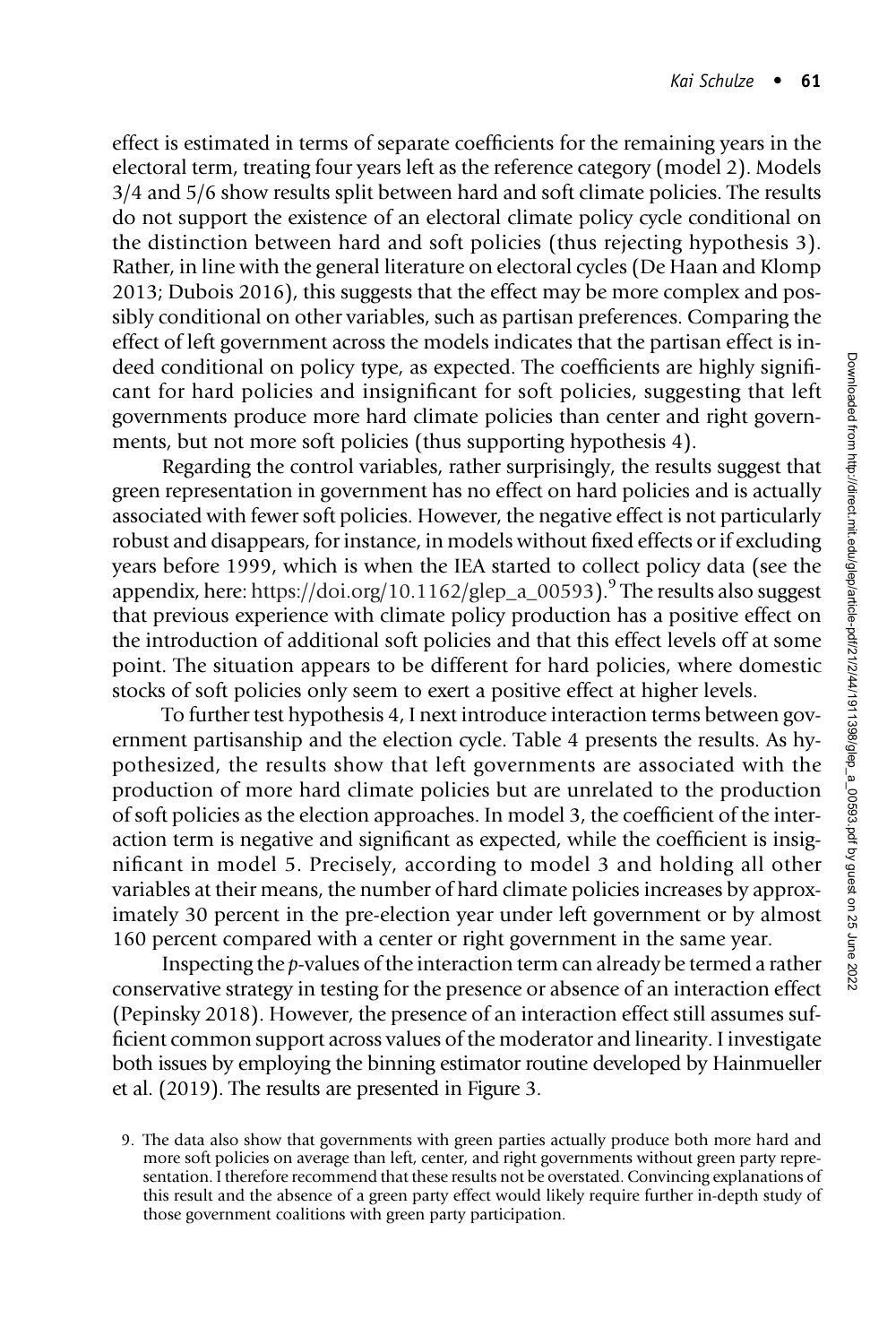|                                      | All Policies |          | Hard Policies |            | Soft Policies |          |  |
|--------------------------------------|--------------|----------|---------------|------------|---------------|----------|--|
|                                      | (1)          | (2)      | (3)           | (4)        | (5)           | (6)      |  |
| Left government                      | $0.247**$    | 0.210    | $0.341***$    | 0.010      | 0.072         | 0.287    |  |
|                                      | (0.106)      | (0.230)  | (0.077)       | (0.087)    | (0.107)       | (0.243)  |  |
| Years left in term                   | $-0.008$     |          | $0.038**$     |            | $-0.033$      |          |  |
|                                      | (0.024)      |          | (0.014)       |            | (0.024)       |          |  |
| Left × Years Left in Term            | $-0.032$     |          | $-0.076**$    |            | 0.009         |          |  |
|                                      | (0.046)      |          | (0.034)       |            | (0.047)       |          |  |
| Years left in term $= 0$             |              | 0.051    |               | $-0.067$   |               | 0.117    |  |
|                                      |              | (0.115)  |               | (0.065)    |               | (0.129)  |  |
| Left $\times$ Years Left in Term = 0 |              | 0.102    |               | 0.233      |               | $-0.074$ |  |
|                                      |              | (0.268)  |               | (0.155)    |               | (0.278)  |  |
| Years left in term $= 1$             |              | 0.124    |               | $-0.112$   |               | 0.212    |  |
|                                      |              | (0.125)  |               | (0.067)    |               | (0.138)  |  |
| Left $\times$ Years Left in Term = 1 |              | $-0.052$ |               | $0.411***$ |               | $-0.360$ |  |
|                                      |              | (0.244)  |               | (0.119)    |               | (0.246)  |  |

## Table 4 Climate Policy Production in Twenty-Nine IEA Member States, <sup>1990</sup>–2016, Interaction Effects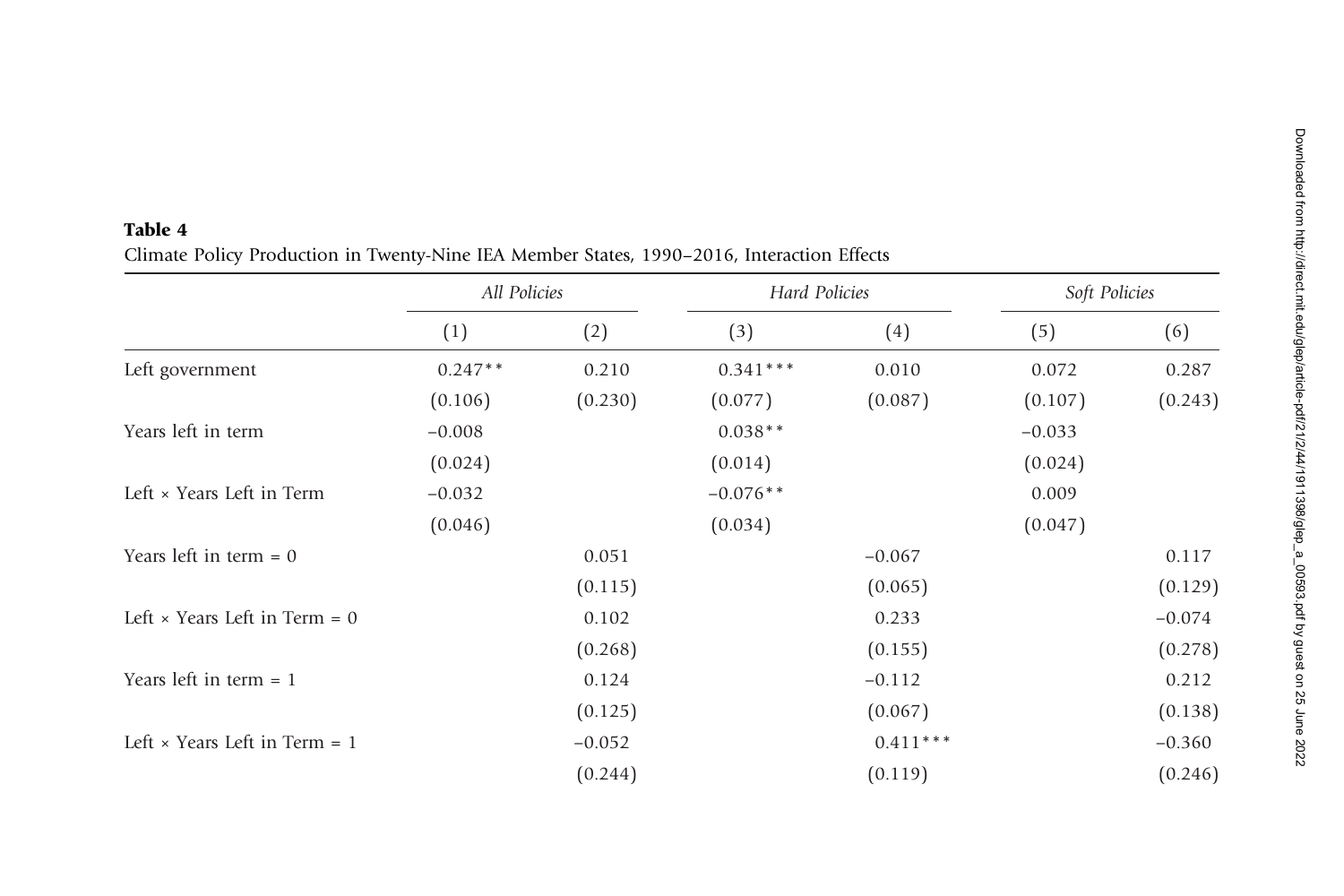| Years left in term $= 2$             |            | 0.090      |            | 0.004      |            | 0.116      |
|--------------------------------------|------------|------------|------------|------------|------------|------------|
|                                      |            | (0.115)    |            | (0.065)    |            | (0.129)    |
| Left $\times$ Years Left in Term = 2 |            | $-0.079$   |            | 0.154      |            | $-0.250$   |
|                                      |            | (0.247)    |            | (0.108)    |            | (0.270)    |
| Years left in term $=$ 3             |            | 0.060      |            | 0.057      |            | 0.052      |
|                                      |            | (0.111)    |            | (0.076)    |            | (0.121)    |
| Left $\times$ Years Left in Term = 3 |            | $-0.042$   |            | 0.072      |            | $-0.162$   |
|                                      |            | (0.260)    |            | (0.106)    |            | (0.250)    |
| <b>Observations</b>                  | 768        | 768        | 768        | 768        | 768        | 768        |
| Log likelihood                       | $-618.187$ | $-617.110$ | $-339.755$ | $-334.231$ | $-626.925$ | $-623.607$ |
| $R^2$                                | 0.469      | 0.470      | 0.240      | 0.250      | 0.453      | 0.458      |

All models include country and year fixed effects and the full set of controls from Table 3. Standard errors are in parentheses and clustered by country.  $* p < 0.10; * p < 0.05; * * p < 0.01.$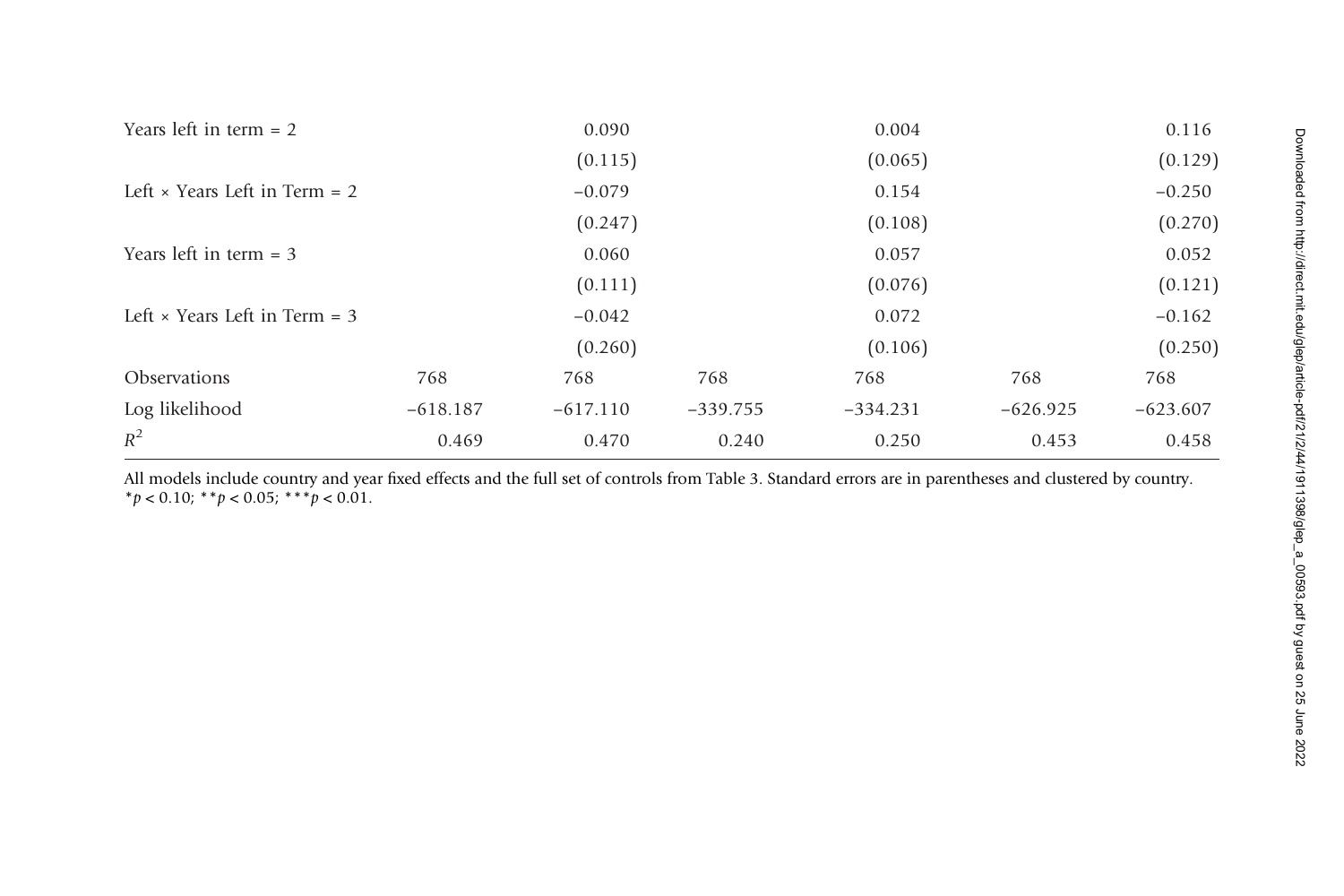

Marginal Effect Plot and Binning Estimator Based on Models 3 and 5 from Table 4.

The left panel shows the interaction effect for hard policies (model 3) and the right panel for soft policies (model 5). Little surprising, the distribution of observations and treatments over the electoral term is quite balanced, as indicated by the histograms at the bottom. There is one exception, however: there are fewer observations for four years left in the current term given that few countries in the sample maintain five-year election periods. In fact, the treatment effect is not identified in this case. Nevertheless, the left plot is quite consistent with the presence of an interactive effect between left government and the electoral cycle in the case of hard policies as, with the exception of three years left into the electoral term, neither the bins nor the marginal effect estimates cross zero. Moreover, there is only a limited overlap between the bin for one year and the bins for two and three years left in the term. By contrast, the right plot shows marginal effect estimates that slightly increase with more years left in the current term. However, the confidence intervals of both the marginal effects plot and the binning estimator cross zero and therefore confirm that there is no interactive relationship in the case of soft climate policy production.

Regarding linearity, the left panel shows that there might indeed be a problem, mainly related to the estimates for zero and one year left in the term.<sup>10</sup> The Wald test also marginally rejects linearity, with a p-value of 0.08. In fact, with only a few unique values on the moderator variable, Hainmueller et al. (2019, 166) recommend estimating a fully saturated model using dummy variables and including all interaction terms. I follow this advice in models 2, 4, and 6 shown in Table 4. The results confirm that the production of hard policies increases in the pre-election year under left government (model 4), while all other interaction

<sup>10.</sup> As already mentioned, the estimates for the election year should generally be treated with caution given the lack of precision with which both partisan government and policy production are measured here.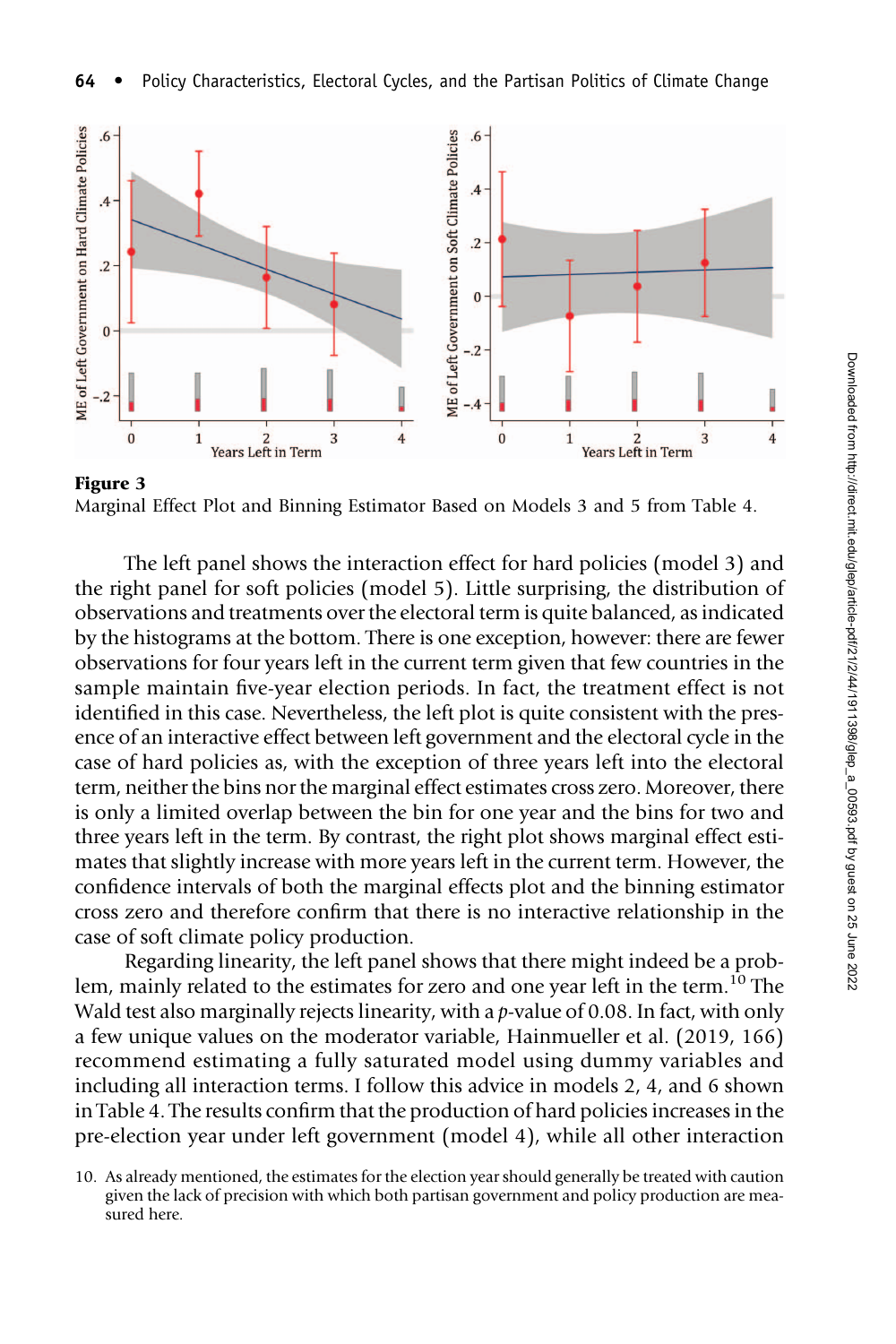terms fail to achieve conventional levels of statistical significance. Overall, these results are therefore robustly in line with the fourth hypothesis and indicate that left governments are more likely to introduce hard climate policies before elections. Not only do left governments seem to be more willing to take the electoral risk of imposing more visible costs upon voters but, unlike center and right governments, they may actually perceive such policies as an opportunity to win or keep votes.

# Conclusions

The new global climate governance architecture relies fundamentally on national climate policy making. In this context, this study sought to improve our understanding of the drivers of national policy efforts. In particular, I looked at the role that electoral competition plays in climate policy making, a relationship that can be deemed remarkably puzzling in previous research results. Addressing this puzzle, I expected that electoral incentives in climate policy making would be conditional on government ideology and policy characteristics. To show this, I compiled information on policy characteristics and merged them with data on government partisanship and electoral terms. This is a novel contribution to the climate policy and politics literature, especially to the existing large-n studies.

In general, the results show that soft climate policies, such as subsidies and information campaigns, are introduced in greater numbers than hard policies like taxes and standards under all types of partisan government and at all times during the electoral term. Contrary to what the existing literature suggests, the data show that overall, climate policy making in democracies tends to increase as elections get closer. This is due to increases in soft but not hard policies, the latter showing more stable production rates over the electoral term. Furthermore, the results suggest that electoral climate policy cycles vary depending on government ideology, with left governments being more inclined to pursue hard climate policies in the run-up to elections. Overall, these results paint a more nuanced and more optimistic picture of the effects of electoral competition on climate policy outputs than do the results of previous research. They suggest that the timing, nature, and partisan origins of climate policies deserve further attention from both climate politics scholars and climate policy advocates.

Of course, this contribution remains limited in several ways. First, as already mentioned, the data set does not allow for precisely identifying, for election years, which policies were introduced before and after the election date. Thus, more fine-grained time series data on policy introduction as well as partisan (and other) variables may be useful to verify the present initial findings. Second, while this aggregate analysis argues that conflict potential varies for different types of climate policies, it neither derives the conflict potential related to a given policy's intensity (for instance, the level of a given tax or subsidy) nor does it relate to the expected outcomes of a given policy or policy type (see Peñasco et al. 2021). Future research may consider such details to further understand the nature and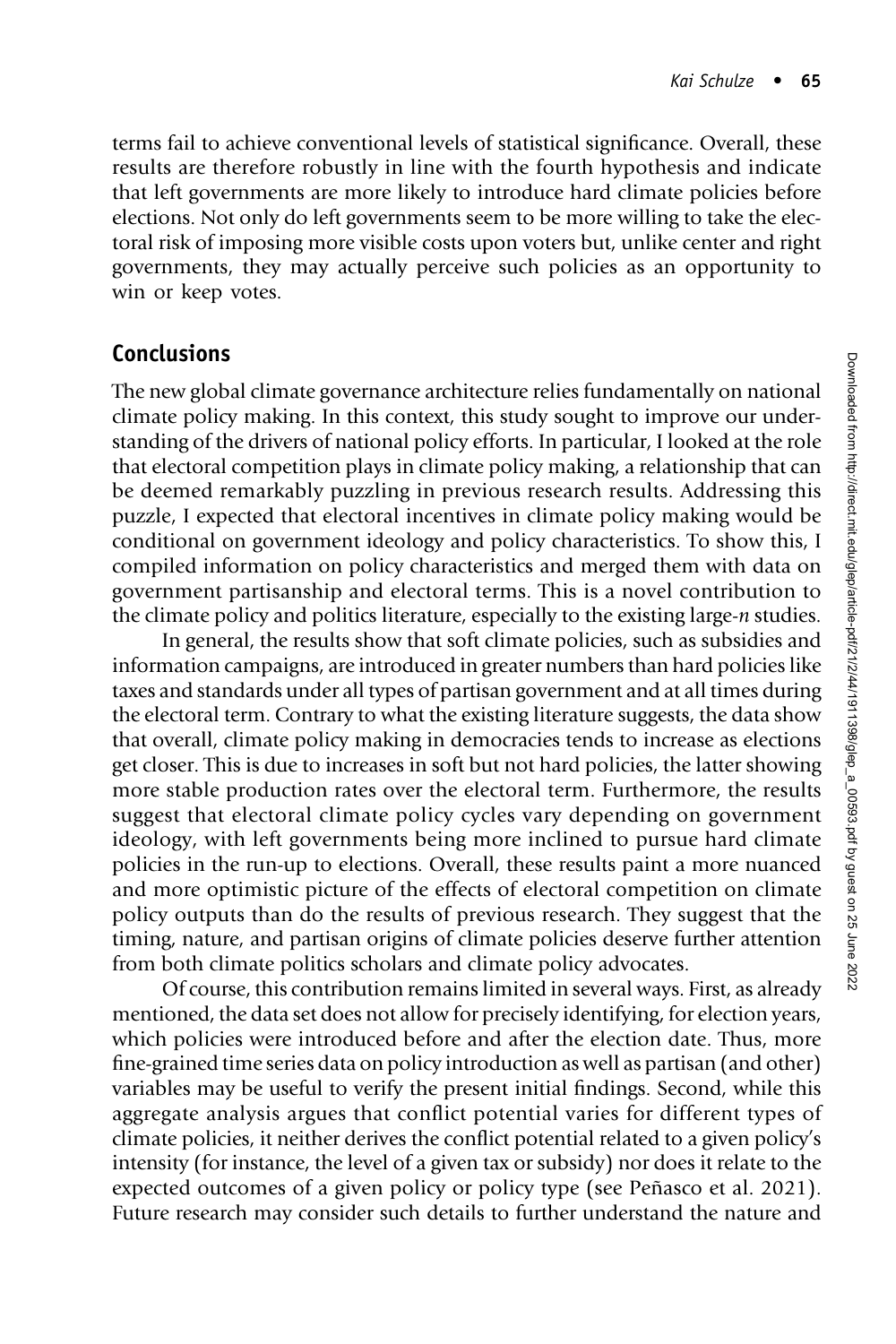conditions of electoral incentives in climate policy making. Finally, future research should further establish what happens to the electoral fortunes of parties after the introduction of climate policies. In other words, studies of partisan differences in climate policy making should be complemented by efforts to determine whether climate policy making actually leads to electoral gains or losses (see, e.g., Stokes 2016).

Kai Schulze is an assistant professor for models of housing and energy policy with the Institute of Political Science at the Technical University of Darmstadt, Germany. He is also affiliated with the Institute for Housing and Environment (IWU), Darmstadt, Germany. His research is located at the interface between public policy, comparative politics, and multilevel governance, with a focus on housing, energy, climate, and environmental policy. He has published in journals such as Environmental Politics, European Journal of Political Research, Politische Vierteljahresschrift, Public Administration, and Regulation and Governance.

## References

- Adams, James, and Zeynep Somer-Topcu. 2009. Do Parties Adjust Their Policies in Response to Rival Parties' Policy Shifts? Spatial Theory and the Dynamics of Party Competition in Twenty-Five Postwar Democracies. British Journal of Political Science 39 (4): 825–846. DOI: <https://doi.org/10.1017/S0007123409000635>
- Aklin, Michaël, and Johannes Urpelainen. 2013. Political Competition, Path Dependence, and the Strategy of Sustainable Energy Transitions. American Journal of Political Science 57 (3): 643–658. DOI: <https://doi.org/10.1111/ajps.12002>
- Allison, Paul D., and Richard P. Waterman. 2002. Fixed-Effects Negative Binomial Regression Models. Sociological Methodology 32 (1): 247–265. DOI: [https://doi.org](https://doi.org/10.1111/1467-9531.00117) [/10.1111/1467-9531.00117](https://doi.org/10.1111/1467-9531.00117)
- Avrami, Lydia, and Detlef F. Sprinz. 2019. Measuring and Explaining the EU's Effect on National Climate Performance. Environmental Politics 28 (5): 822–846. DOI: [https://](https://doi.org/10.1080/09644016.2018.1494945) [doi.org/10.1080/09644016.2018.1494945](https://doi.org/10.1080/09644016.2018.1494945)
- Bäck, Hanna, Marc Debus, and Jale Tosun. 2015. Partisanship, Ministers, and Biotechnology Policy. Review of Policy Research 32 (5): 556–575. DOI: [https://doi.org/10.1111](https://doi.org/10.1111/ropr.12134) [/ropr.12134](https://doi.org/10.1111/ropr.12134)
- Båtstrand, Sondre. 2014. Giving Content to New Politics: From Broad Hypothesis to Empirical Analysis Using Norwegian Manifesto Data on Climate Change. Party Politics 20 (6): 930–939. DOI: <https://doi.org/10.1177/1354068812462923>
- Bättig, Michèle B., Simone Brander, and Dieter M. Imboden. 2008. Measuring Countries' Cooperation Within the International Climate Change Regime. Environmental Science & Policy 11 (6): 478–489. DOI: [https://doi.org/10.1016/j.envsci.2008](https://doi.org/10.1016/j.envsci.2008.04.003) [.04.003](https://doi.org/10.1016/j.envsci.2008.04.003)
- Bayer, Patrick, and Johannes Urpelainen. 2016. It Is All About Political Incentives: Democracy and the Renewable Feed-in Tariff. Journal of Politics 78 (2): 603–619. DOI: <https://doi.org/10.1086/684791>
- Bernauer, Thomas. 2013. Climate Change Politics. Annual Review of Political Science 16 (1): 421–448. DOI: <https://doi.org/10.1146/annurev-polisci-062011-154926>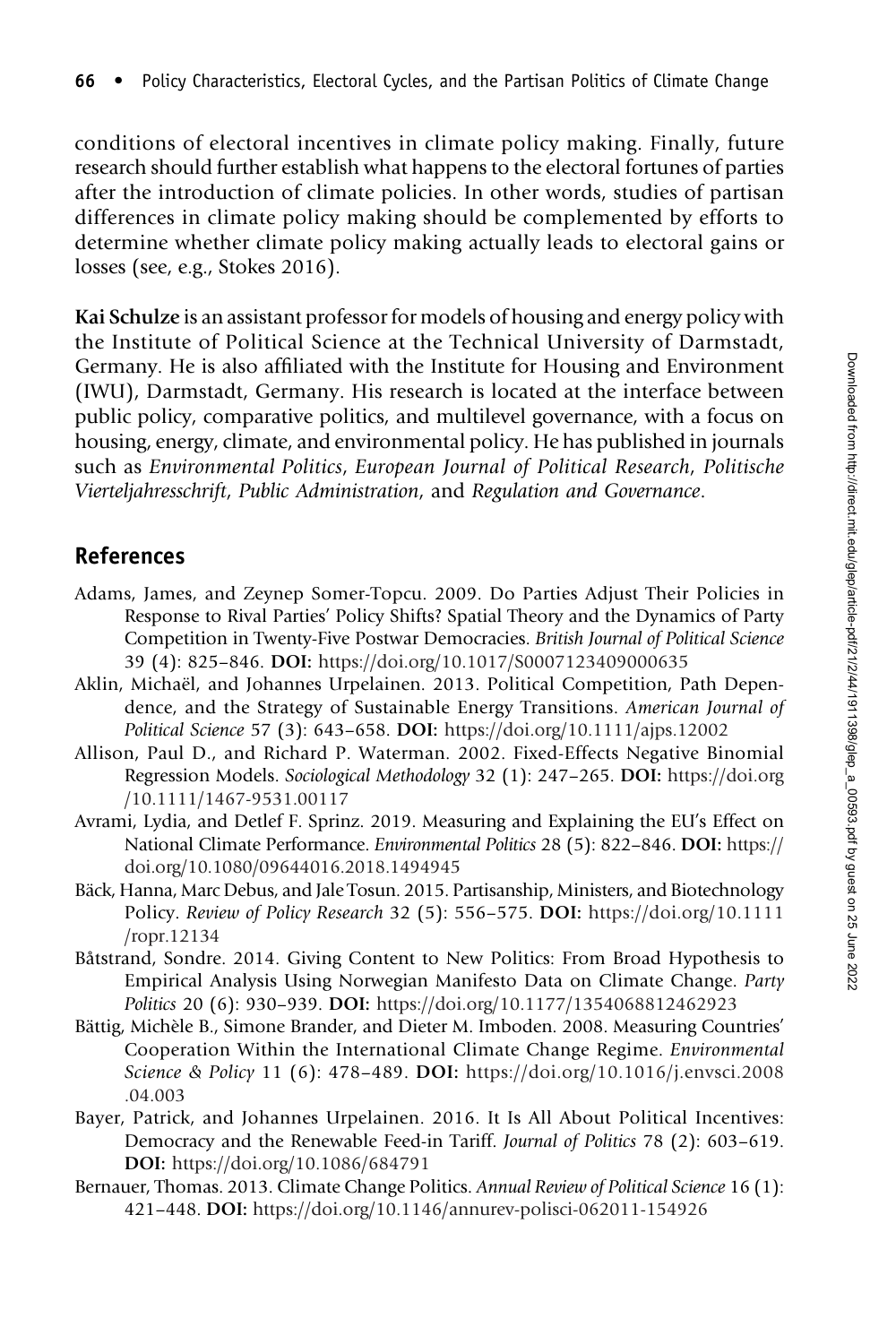- Bernhagen, Patrick. 2008. Business and International Environmental Agreements: Domestic Sources of Participation and Compliance by Advanced Industrialized Democracies. Global Environmental Politics 8 (1): 78–110. DOI: [https://doi.org/10](https://doi.org/10.1162/glep.2008.8.1.78) [.1162/glep.2008.8.1.78](https://doi.org/10.1162/glep.2008.8.1.78)
- Berry, Michael J., Frank N. Laird, and Christoph H. Stefes. 2015. Driving Energy: The Enactment and Ambitiousness of State Renewable Energy Policy. Journal of Public Policy 35 (2): 297–328. DOI: <https://doi.org/10.1017/S0143814X15000045>
- Besley, Timothy, and Anne Case. 1995. Does Electoral Accountability Affect Economic Policy Choices? Evidence from Gubernatorial Term Limits. Quarterly Journal of Economics 110 (3): 769–798. DOI: <https://doi.org/10.2307/2946699>
- Böhmelt, Tobias, Marit Böker, and Hugh Ward. 2016. Democratic Inclusiveness, Climate Policy Outputs, and Climate Policy Outcomes. Democratization 23 (7): 1272–1291. DOI: <https://doi.org/10.1080/13510347.2015.1094059>
- Bove, Vincenzo, and Tobias Böhmelt. 2016. Does Immigration Induce Terrorism? Journal of Politics 78 (2): 572–588. DOI: <https://doi.org/10.1086/684679>
- Breetz, Hanna, Matto Mildenberger, and Leah Stokes. 2018. The Political Logics of Clean Energy Transitions. Business and Politics 20 (4): 492–522. DOI: [https://doi.org/10](https://doi.org/10.1017/bap.2018.14) [.1017/bap.2018.14](https://doi.org/10.1017/bap.2018.14)
- Cao, Xun, Helen V. Milner, Aseem Prakash, and Hugh Ward. 2014. Research Frontiers in Comparative and International Environmental Politics: An Introduction. Comparative Political Studies 47 (3): 291–308. DOI: <https://doi.org/10.1177/0010414013509567>
- Cao, Xun, and Hugh Ward. 2016. Transnational Climate Governance Networks and Domestic Regulatory Action. International Interactions 43 (1): 76–102. DOI: [https://](https://doi.org/10.1080/03050629.2016.1220162) [doi.org/10.1080/03050629.2016.1220162](https://doi.org/10.1080/03050629.2016.1220162)
- Capano, Giliberto, and Michael Howlett. 2020. The Knowns and Unknowns of Policy Instrument Analysis: Policy Tools and the Current Research Agenda on Policy Mixes. SAGE Open 10 (1): 1–13. DOI: <https://doi.org/10.1177/2158244019900568>
- Capstick, Stuart, Lorraine Whitmarsh, Wouter Poortinga, Nick Pidgeon, and Paul Upham. 2015. International Trends in Public Perceptions of Climate Change over the Past Quarter Century. Wiley Interdisciplinary Reviews: Climate Change 6 (1): 35–61. DOI: <https://doi.org/10.1002/wcc.321>
- Carter, Neil. 2013. Greening the Mainstream: Party Politics and the Environment. Environmental Politics 22 (1): 73–94. DOI: [https://doi.org/10.1080/09644016.2013](https://doi.org/10.1080/09644016.2013.755391) [.755391](https://doi.org/10.1080/09644016.2013.755391)
- Carter, Neil, Robert Ladrech, Conor Little, and Vasiliki Tsagkroni. 2018. Political Parties and Climate Policy. Party Politics 24 (6): 731–742. DOI: [https://doi.org/10.1177](https://doi.org/10.1177/1354068817697630) [/1354068817697630,](https://doi.org/10.1177/1354068817697630) PMID: [30443155](https://europepmc.org/article/MED/30443155), PMCID: [PMC6201165](https://www.ncbi.nlm.nih.gov/pmc/articles/PMC6201165)
- Cazals, Antoine, and Alexandre Sauquet. 2015. How Do Elections Affect International Cooperation? Evidence from Environmental Treaty Participation. Public Choice 162 (3–4): 263–285. DOI: <https://doi.org/10.1007/s11127-014-0221-z>
- Cheon, Andrew, and Johannes Urpelainen. 2013. How Do Competing Interest Groups Influence Environmental Policy? The Case of Renewable Electricity in Industrialized Democracies, 1989–2007. Political Studies 61 (4): 874–897. DOI: [https://doi.org](https://doi.org/10.1111/1467-9248.12006) [/10.1111/1467-9248.12006](https://doi.org/10.1111/1467-9248.12006)
- Cruz, Cesi, Philip Keefer, and Carlos Scartascini. 2018. Database of Political Institutions 2017 (DPI2017). Washington, DC: Inter-American Development Bank.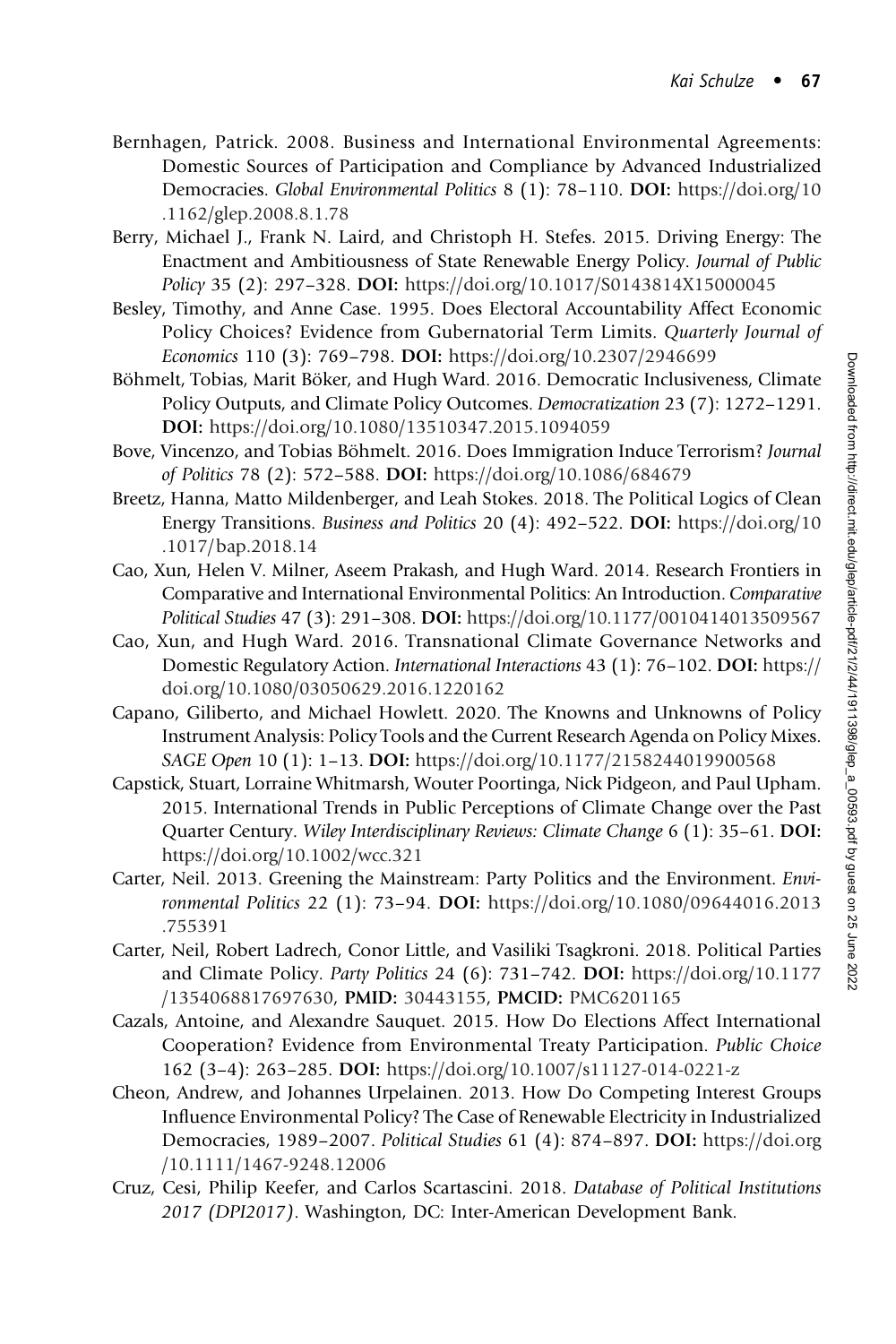- Dalton, Russell J. 2009. Economics, Environmentalism and Party Alignments: A Note on Partisan Change in Advanced Industrial Democracies. European Journal of Political Research 48 (2): 161–175. DOI: <https://doi.org/10.1111/j.1475-6765.2008.00831.x>
- De Haan, Jakob, and Jeroen Klomp. 2013. Conditional Political Budget Cycles: A Review of Recent Evidence. Public Choice 157 (3): 387–410. DOI: [https://doi.org/10.1007](https://doi.org/10.1007/s11127-013-0106-6) [/s11127-013-0106-6](https://doi.org/10.1007/s11127-013-0106-6)
- Dolšak, Nives. 2001. Mitigating Global Climate Change: Why Are Some Countries More Committed than Others? Policy Studies Journal 29 (3): 414–436. DOI: [https://doi](https://doi.org/10.1111/j.1541-0072.2001.tb02102.x) [.org/10.1111/j.1541-0072.2001.tb02102.x](https://doi.org/10.1111/j.1541-0072.2001.tb02102.x)
- Dubash, Navroz K., Markus Hagemann, Niklas Höhne, and Prabhat Upadhyaya. 2013. Developments in National Climate Change Mitigation Legislation and Strategy. Climate Policy 13 (6): 649–664. DOI: <https://doi.org/10.1080/14693062.2013.845409>
- Dubois, Eric. 2016. Political Business Cycles 40 Years After Nordhaus. Public Choice 166 (1): 235–259. DOI: <https://doi.org/10.1007/s11127-016-0313-z>
- Dunlap, Riley E., Aaron M. McCright, and Jerrod H. Yarosh. 2016. The Political Divide on Climate Change: Partisan Polarization Widens in the US. Environment: Science and Policy for Sustainable Development 58 (5): 4–23. DOI: [https://doi.org/10.1080](https://doi.org/10.1080/00139157.2016.1208995) [/00139157.2016.1208995](https://doi.org/10.1080/00139157.2016.1208995)
- Dupuis, Johann, and Robbert Biesbroek. 2013. Comparing Apples and Oranges: The Dependent Variable Problem in Comparing and Evaluating Climate Change Adaptation Policies. Global Environmental Change 23 (6): 1476–1487. DOI: [https://](https://doi.org/10.1016/j.gloenvcha.2013.07.022) [doi.org/10.1016/j.gloenvcha.2013.07.022](https://doi.org/10.1016/j.gloenvcha.2013.07.022)
- Facchini, Francois, Guiseppe Lucio Gaeta, and Benjamin Michallet. 2017. Who Cares About the Environment? An Empirical Analysis of the Evolution of Political Parties' Environmental Concern in European Countries (1970–2008). Land Use Policy 64: 200–211. DOI: <https://doi.org/10.1016/j.landusepol.2017.02.017>
- Fagerholm, Andreas. 2016. Social Democratic Parties and the Rise of Ecologism: A Comparative Analysis of Western Europe. Comparative European Politics 14 (5): 547–571. DOI: <https://doi.org/10.1057/cep.2014.34>
- Fankhauser, Sam, Caterina Gennaioli, and Murray Collins. 2015a. The Political Economy of Passing Climate Change Legislation: Evidence from a Survey. Global Environmental Change 35: 52–61. DOI: <https://doi.org/10.1016/j.gloenvcha.2015.08.008>
- Fankhauser, Samuel, Caterina Gennaioli, and Murray Collins. 2015b. Do International Factors Influence the Passage of Climate Change Legislation? Climate Policy 16 (3): 318–331. DOI: <https://doi.org/10.1080/14693062.2014.1000814>
- Farstad, Fay M. 2018. What Explains Variation in Parties' Climate Change Salience? Party Politics 24 (6): 698–707. DOI: <https://doi.org/10.1177/1354068817693473>
- Franzese, Robert J., Jr. 2002. Electoral and Partisan Cycles in Economic Policies and Outcomes. Annual Review of Political Science 5 (1): 369–421. DOI: [https://doi.org](https://doi.org/10.1146/annurev.polisci.5.112801.080924) [/10.1146/annurev.polisci.5.112801.080924](https://doi.org/10.1146/annurev.polisci.5.112801.080924)
- Fredriksson, Per G., Herman R. J. Vollebergh, and Elbert Dijkgraaf. 2004. Corruption and Energy Efficiency in OECD Countries: Theory and Evidence. Journal of Environmental Economics and Management 47 (2): 207–231. DOI: [https://doi.org/10.1016](https://doi.org/10.1016/j.jeem.2003.08.001) [/j.jeem.2003.08.001](https://doi.org/10.1016/j.jeem.2003.08.001)
- Garmann, Sebastian. 2014. Do Government Ideology and Fragmentation Matter for Reducing CO2-Emissions? Empirical Evidence from OECD Countries. Ecological Economics 105: 1–10. DOI: <https://doi.org/10.1016/j.ecolecon.2014.05.011>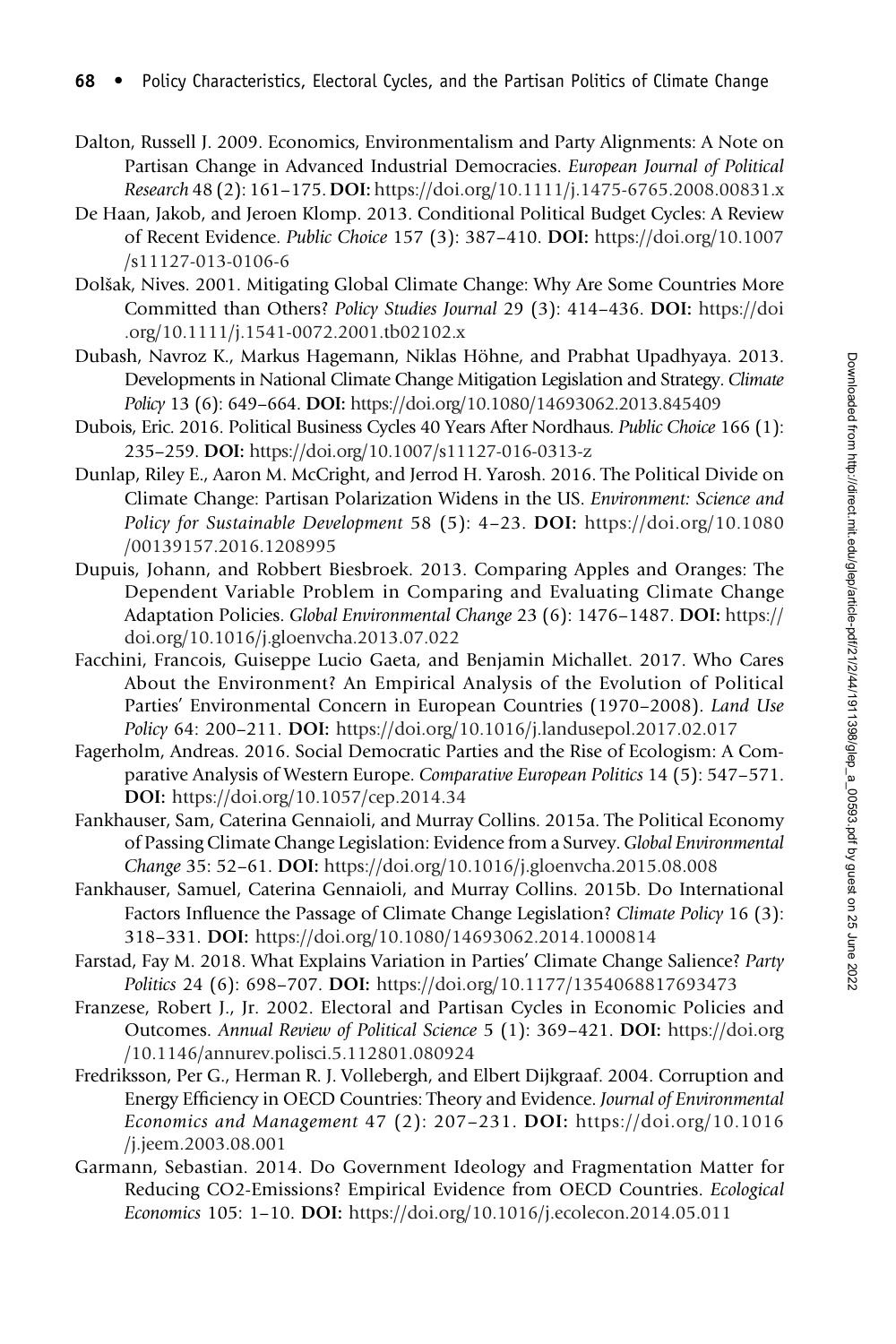- Gleditsch, Kristian Skrede, and Sara M. T. Polo. 2016. Ethnic Inclusion, Democracy, and Terrorism. Public Choice 169 (3): 207–229. DOI: [https://doi.org/10.1007/s11127](https://doi.org/10.1007/s11127-016-0360-5) [-016-0360-5](https://doi.org/10.1007/s11127-016-0360-5)
- Hainmueller, Jens, Jonathan Mummolo, and Yiqing Xu. 2019. How Much Should We Trust Estimates from Multiplicative Interaction Models? Simple Tools to Improve Empirical Practice. Political Analysis 27 (2): 163–192. DOI: [https://doi.org/10.1017](https://doi.org/10.1017/pan.2018.46) [/pan.2018.46](https://doi.org/10.1017/pan.2018.46)
- Hakelberg, Lukas. 2014. Governance by Diffusion: Transnational Municipal Networks and the Spread of Local Climate Strategies in Europe. Global Environmental Politics 14 (1): 107–129. DOI: [https://doi.org/10.1162/GLEP\\_a\\_00216](https://doi.org/10.1162/GLEP_a_00216)
- Harrison, Kathryn, and Lisa McIntosh Sundstrom. 2007. The Comparative Politics of Climate Change. Global Environmental Politics 7 (4): 1–18. DOI: [https://doi.org](https://doi.org/10.1162/glep.2007.7.4.1) [/10.1162/glep.2007.7.4.1](https://doi.org/10.1162/glep.2007.7.4.1)
- Henisz, Witold J. 2000. The Institutional Environment for Economic Growth. Economics and Politics 12 (1): 1–31. DOI: <https://doi.org/10.1111/1468-0343.00066>
- Hibbs, Douglas A. 1977. Political Parties and Macroeconomic Policy. American Political Science Review 71 (4): 1467–1487. DOI: <https://doi.org/10.1017/S0003055400269712>
- Hildén, Mikael. 2011. The Evolution of Climate Policies: The Role of Learning and Evaluations. Journal of Cleaner Production 19 (16): 1798–1811. DOI: [https://doi.org](https://doi.org/10.1016/j.jclepro.2011.05.004) [/10.1016/j.jclepro.2011.05.004](https://doi.org/10.1016/j.jclepro.2011.05.004)
- Hornsey, Matthew J., Emily A. Harris, Paul G. Bain, and Kelly S. Fielding. 2016. Metaanalyses of the Determinants and Outcomes of Belief in Climate Change. Nature Climate Change 6 (6): 622–626. DOI: <https://doi.org/10.1038/nclimate2943>
- Howlett, Michael, and Benjamin Cashore. 2009. The Dependent Variable Problem in the Study of Policy Change: Understanding Policy Change as a Methodological Problem. Journal of Comparative Policy Analysis: Research and Practice 11 (1): 33–46. DOI: <https://doi.org/10.1080/13876980802648144>
- Hughes, Llewelyn, and Johannes Urpelainen. 2015. Interests, Institutions, and Climate Policy: Explaining the Choice of Policy Instruments for the Energy Sector. Environmental Science & Policy 54: 52–63. DOI: [https://doi.org/10.1016/j.envsci.2015](https://doi.org/10.1016/j.envsci.2015.06.014) [.06.014](https://doi.org/10.1016/j.envsci.2015.06.014)
- International Energy Agency. 2020. Policies and Measures Database. Paris, France: International Energy Agency.
- Jacobs, Alan M. 2016. Policy Making for the Long Term in Advanced Democracies. Annual Review of Political Science 19 (1): 433–454. DOI: [https://doi.org/10.1146](https://doi.org/10.1146/annurev-polisci-110813-034103) [/annurev-polisci-110813-034103](https://doi.org/10.1146/annurev-polisci-110813-034103)
- Jahn, Detlef. 2016. The Politics of Environmental Performance: Institutions and Preferences in Industrialized Democracies. Cambridge, UK: Cambridge University Press. DOI: <https://doi.org/10.1017/CBO9781316339152>
- Jahn, Detlef, and Sebastian Korolczuk. 2012. German Exceptionalism: The End of Nuclear Energy in Germany! Environmental Politics 21 (1): 159–164. DOI: [https://doi.org](https://doi.org/10.1080/09644016.2011.643374) [/10.1080/09644016.2011.643374](https://doi.org/10.1080/09644016.2011.643374)
- Jensen, Christian B., and Jae-Jae Spoon. 2011. Testing the "Party Matters" Thesis: Explaining Progress Towards Kyoto Protocol Targets. Political Studies 59 (1): 99–115. DOI: <https://doi.org/10.1111/j.1467-9248.2010.00852.x>
- Jordan, Andrew, Rüdiger K.W. Wurzel, and Anthony R. Zito. 2013. Still the Century of 'New' Environmental Policy Instruments? Exploring Patterns of Innovation and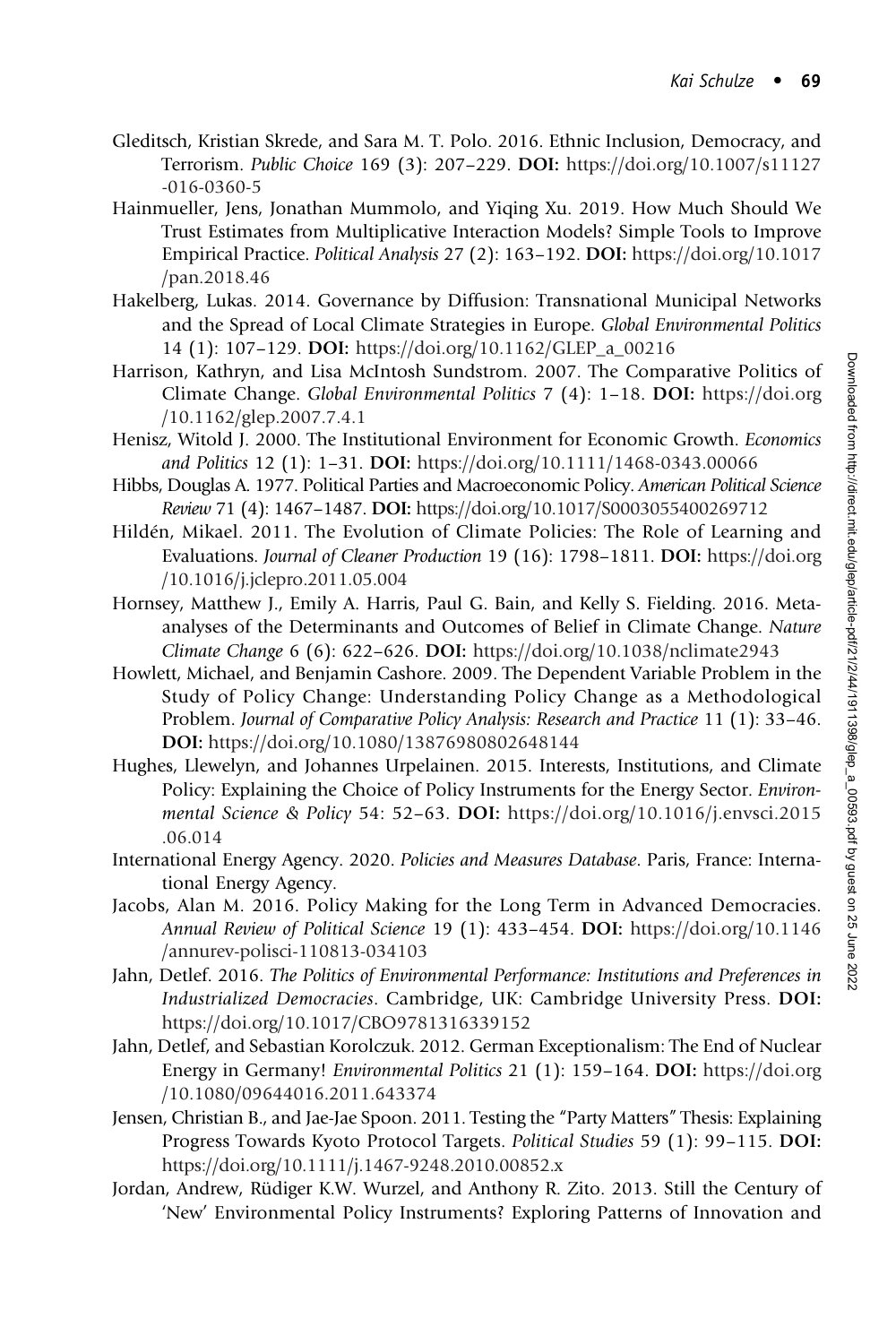Continuity. Environmental Politics 22 (1): 155–173. DOI: [https://doi.org/10](https://doi.org/10.1080/09644016.2013.755839) [.1080/09644016.2013.755839](https://doi.org/10.1080/09644016.2013.755839)

- Jordan, Andrew, and Dave Huitema. 2014. Innovations in Climate Policy: The Politics of Invention, Diffusion, and Evaluation. Environmental Politics 23 (5): 715–734. DOI: <https://doi.org/10.1080/09644016.2014.923614>
- Jordan, Andrew, Dave Huitema, Harro van Asselt, and Johanna Forster, editors. 2018. Governing Climate Change: Polycentricity in Action? Cambridge, UK: Cambridge University Press. DOI: <https://doi.org/10.1017/9781108284646>
- Keohane, Robert O. 2015. The Global Politics of Climate Change: Challenge for Political Science. PS: Political Science & Politics 48 (1): 19–26. DOI: [https://doi.org/10.1017](https://doi.org/10.1017/S1049096514001541) [/S1049096514001541](https://doi.org/10.1017/S1049096514001541)
- King, Ronald Frederick, and Alexandra Borchardt. 1994. Red and Green: Air Pollution Levels and Left Party Power in OECD Countries. Environment and Planning C: Government and Policy 12 (2): 225–241. DOI: <https://doi.org/10.1068/c120225>
- Kitschelt, Herbert. 1994. The Transformation of European Social Democracy. Cambridge, UK: Cambridge University Press. DOI: <https://doi.org/10.1017/CBO9780511622014>
- Knill, Christoph, Kai Schulze, and Jale Tosun. 2012. Regulatory Policy Outputs and Impacts: Exploring a Complex Relationship. Regulation & Governance 5 (4): 427–444. DOI: <https://doi.org/10.1111/j.1748-5991.2012.01150.x>
- Knodt, Michèle, and Jonas J. Schoenefeld. 2020. Harder Soft Governance in European Climate and Energy Policy: Exploring a New Trend in Public Policy. Journal of Environmental Policy & Planning 22 (6): 1–13. DOI: [https://doi.org/10.1080](https://doi.org/10.1080/1523908X.2020.1832885) [/1523908X.2020.1832885](https://doi.org/10.1080/1523908X.2020.1832885)
- Lachapelle, Erick, and Matthew Paterson. 2013. Drivers of National Climate Policy. Climate Policy 13 (5): 547–571. DOI: [https://doi.org/10.1080/14693062.2013](https://doi.org/10.1080/14693062.2013.811333) [.811333](https://doi.org/10.1080/14693062.2013.811333)
- Ladrech, Robert, and Conor Little. 2019. Drivers of Political Parties' Climate Policy Preferences: Lessons from Denmark and Ireland. Environmental Politics 28 (6): 1017–1038. DOI: <https://doi.org/10.1080/09644016.2019.1625157>
- Le Quéré, Corinne, Jan Ivar Korsbakken, Charlie Wilson, Jale Tosun, Robbie Andrew, Robert J. Andres, Josep G. Canadell, Andrew Jordan, Glen P. Peters, and Detlef P. van Vuuren. 2019. Drivers of Declining  $CO<sub>2</sub>$  Emissions in 18 Developed Economies. Nature Climate Change 9 (3): 213–217.DOI: <https://doi.org/10.1038/s41558-019-0419-7>
- List, John A., and Daniel M. Sturm. 2006. How Elections Matter: Theory and Evidence from Environmental Policy. Quarterly Journal of Economics 121 (4): 1249–1281. DOI: <https://doi.org/10.1093/qje/121.4.1249>
- Madden, Nathan J. 2014. Greenmeans Stop: Veto Players and Their Impact on Climate-Change Policy Outputs. Environmental Politics 23 (4): 570–589. DOI: [https://doi](https://doi.org/10.1080/09644016.2014.884301) [.org/10.1080/09644016.2014.884301](https://doi.org/10.1080/09644016.2014.884301)
- Makse, Todd, and Craig Volden. 2011. The Role of Policy Attributes in the Diffusion of Innovations. Journal of Politics 73 (1): 108–124. DOI: [https://doi.org/10.1017](https://doi.org/10.1017/S0022381610000903) [/S0022381610000903](https://doi.org/10.1017/S0022381610000903)
- Matisoff, Daniel C. 2008. The Adoption of State Climate Change Policies and Renewable Portfolio Standards: Regional Diffusion or Internal Determinants? Review of Policy Research 25 (6): 527–546. DOI: <https://doi.org/10.1111/j.1541-1338.2008.00360.x>
- Matisoff, Daniel C., and Jason Edwards. 2014. Kindred Spirits or Intergovernmental Competition? The Innovation and Diffusion of Energy Policies in the American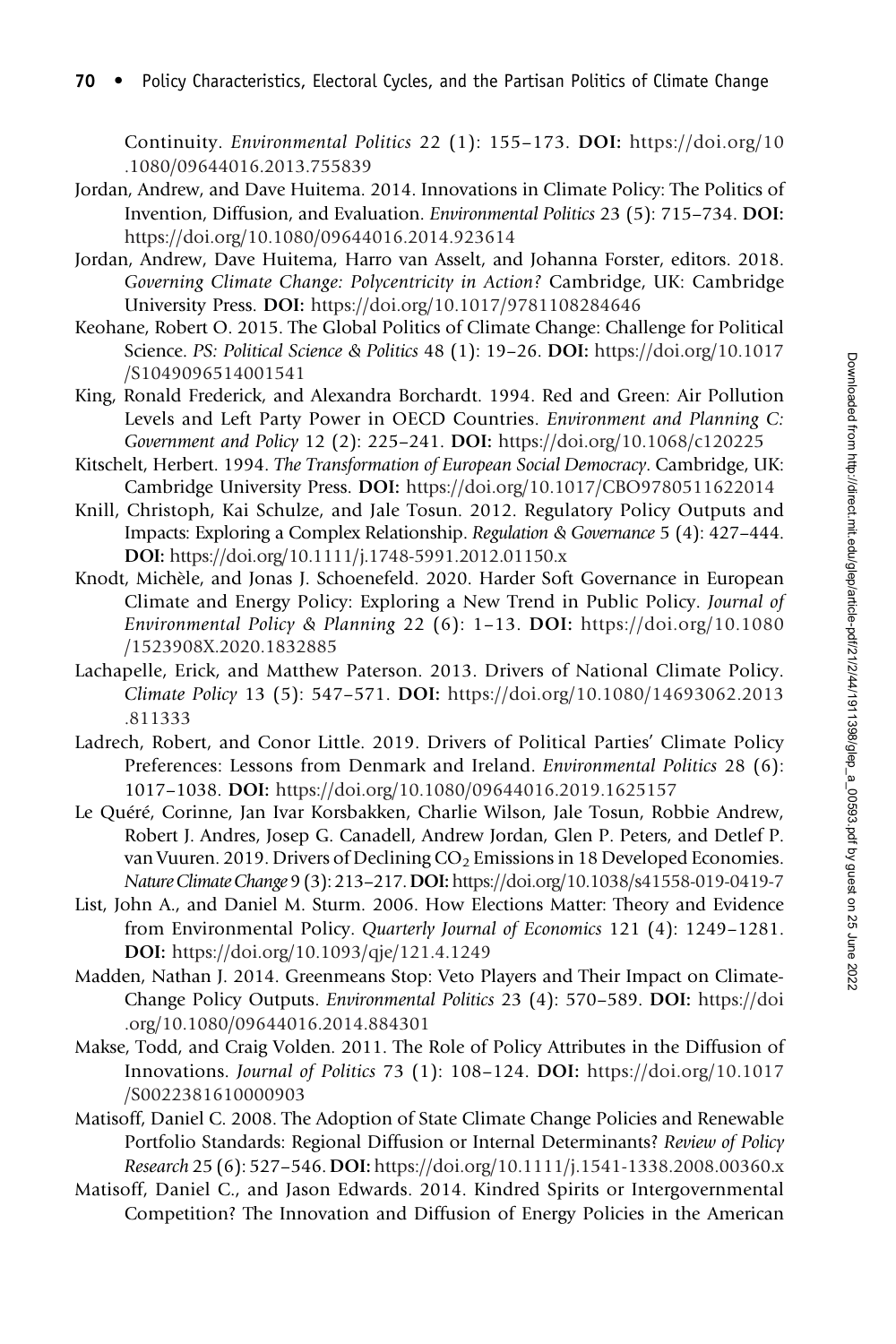States (1990–2008). Environmental Politics 25 (5): 795–817. DOI: [https://doi.org](https://doi.org/10.1080/09644016.2014.923639) [/10.1080/09644016.2014.923639](https://doi.org/10.1080/09644016.2014.923639)

- McAlexander, Richard J., and Johannes Urpelainen. 2020. Elections and Policy Responsiveness: Evidence from Environmental Voting in the US Congress. Review of Policy Research 37 (1): 39–63. DOI: <https://doi.org/10.1111/ropr.12368>
- McCright, Aaron M., Riley E. Dunlap, and Sandra T. Marquart-Pyatt. 2015. Political Ideology and Views About Climate Change in the European Union. Environmental Politics 25 (2): 338–358. DOI: <https://doi.org/10.1080/09644016.2015.1090371>
- Meckling, Jonas, and Jonas Nahm. 2018. The Power of Process: State Capacity and Climate Policy. Governance 31 (4): 741–757. DOI: <https://doi.org/10.1111/gove.12338>
- Neumayer, Eric. 2003. Are Left Party Strength and Corporatism Good for the Environment? Evidence from a Panel Analysis of Air Pollution in OECD Countries. Ecological Economics 45 (2): 203–220. DOI: [https://doi.org/10.1016/S0921-8009\(03\)00012-0](https://doi.org/10.1016/S0921-8009(03)00012-0)
- Neumayer, Eric. 2004. The Environment, Left-Wing Political Orientation and Ecological Economics. Ecological Economics 51 (3–4): 167–175. DOI: [https://doi.org/10.1016](https://doi.org/10.1016/j.ecolecon.2004.06.006) [/j.ecolecon.2004.06.006](https://doi.org/10.1016/j.ecolecon.2004.06.006)
- Nordhaus, William D. 1975. The Political Business Cycle. Review of Economic Studies 42 (2): 169–190. DOI: <https://doi.org/10.2307/2296528>
- Pahle, Michael, Dallas Burtraw, Christian Flachsland, Nina Kelsey, Eric Biber, Jonas Meckling, Ottmar Edenhofer, and John Zysman. 2018. Sequencing to Ratchet Up Climate Policy Stringency. Nature Climate Change 8 (10): 861–867. DOI: [https://doi.org/10.1038](https://doi.org/10.1038/s41558-018-0287-6) [/s41558-018-0287-6](https://doi.org/10.1038/s41558-018-0287-6)
- Peñasco, Cristina, Laura D. Anadón, and Elena Verdolini. 2021. Systematic Review of the Outcomes and Trade-Offs of Ten Types of Decarbonization Policy Instruments. Nature Climate Change: 1–9. DOI: <https://doi.org/10.1038/s41558-020-00971-x>
- Pepinsky, Thomas B. 2018. Visual Heuristics for Marginal Effects Plots. Research & Politics 5 (1): 205316801875666. DOI: <https://doi.org/10.1177/2053168018756668>
- Potrafke, Niklas. 2017. Partisan Politics: The Empirical Evidence from OECD Panel Studies. Journal of Comparative Economics 45 (4): 712–750. DOI: [https://doi.org/10.1016](https://doi.org/10.1016/j.jce.2016.12.004) [/j.jce.2016.12.004](https://doi.org/10.1016/j.jce.2016.12.004)
- Purdon, Mark. 2015. Advancing Comparative Climate Change Politics: Theory and Method. Global Environmental Politics 15 (3): 1–26. DOI: [https://doi.org/10.1162/GLEP](https://doi.org/10.1162/GLEP_e_00309) [\\_e\\_00309](https://doi.org/10.1162/GLEP_e_00309)
- Rockström, Johan, Owen Gaffney, Joeri Rogelj, Malte Meinshausen, Nebojsa Nakicenovic, and Hans Joachim Schellnhuber. 2017. A Roadmap for Rapid Decarbonization. Science 355 (6331): 1269-1271. DOI: [https://doi.org/10.1126/science.aah3443,](https://doi.org/10.1126/science.aah3443) PMID: [28336628](https://europepmc.org/article/MED/28336628)
- Sager, Fritz. 2009. Governance and Coercion. Political Studies 57 (3): 537–558. DOI: <https://doi.org/10.1111/j.1467-9248.2008.00743.x>
- Schaffer, Lena Maria, and Thomas Bernauer. 2014. Explaining Government Choices for Promoting Renewable Energy. Energy Policy 68: 15–27. DOI: [https://doi.org/10](https://doi.org/10.1016/j.enpol.2013.12.064) [.1016/j.enpol.2013.12.064](https://doi.org/10.1016/j.enpol.2013.12.064)
- Schaffrin, André, Sebastian Sewerin, and Sibylle Seubert. 2015. Toward a Comparative Measure of Climate Policy Output. Policy Studies Journal 43 (2): 257–282. DOI: <https://doi.org/10.1111/psj.12095>
- Schmidt, Tobias S., and Sebastian Sewerin. 2019. Measuring the Temporal Dynamics of Policy Mixes – An Empirical Analysis of Renewable Energy Policy Mixes' Balance